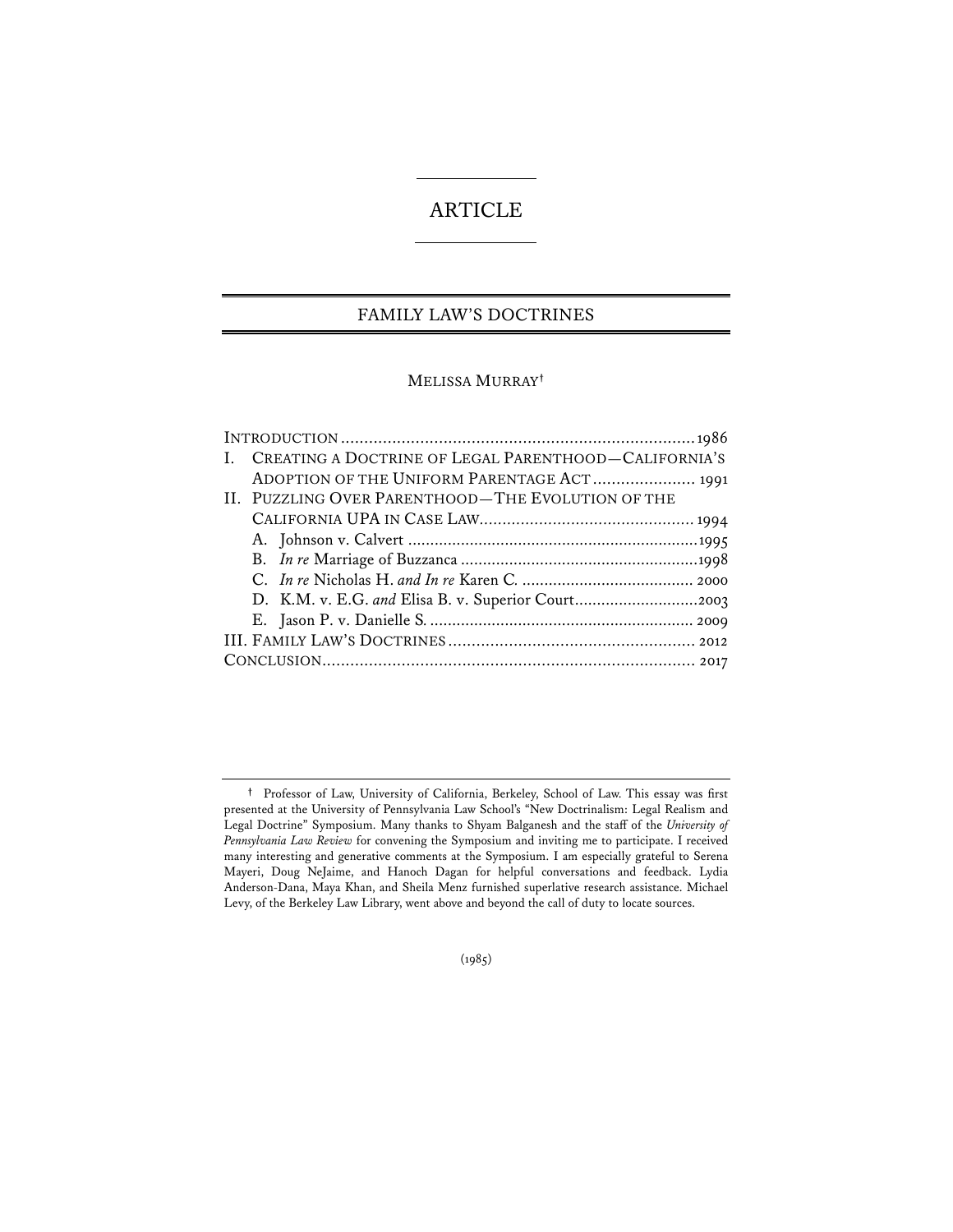#### INTRODUCTION

The father of the American law school, Christopher Columbus Langdell, famously conceptualized the law as akin to science.**<sup>1</sup>** On this account, legal doctrine was a series of scientific truths that judges systematically revealed over time. Decades later, the Legal Realists took issue with Langdell's rigid conception of legal development.**<sup>2</sup>** In their view, law was not simply a set of formal doctrines that was applied neutrally. Instead, the Legal Realists argued that real world concerns—including politics—informed the application and evolution of legal doctrine.**<sup>3</sup>** Judges thus were not scientists, faithfully applying doctrine in an evenhanded way, but rather keen political actors who could—and did—manipulate doctrine to achieve desired outcomes.**<sup>4</sup>**

Today, almost 150 years after Langdell elevated legal doctrine to the status of scientific truth, this Symposium questions whether doctrine survives in the present day, or if it has been completely subordinated to the exigencies of contemporary situations, as the Legal Realists claimed. I approach these questions from the domain of family law, where the circumstances that animate case law are often deeply idiosyncratic and particularized. As Leo Tolstoy observed (in a nonlegal context), "Happy families are all alike; every unhappy family is unhappy in its own way."**<sup>5</sup>**

Despite the idiosyncratic nature of families and family life, most family law scholars and practitioners would agree that there is a robust body of family law doctrine, as evidenced by the work of federal and state courts and the many efforts to codify various family law principles into statutes. While this growing body of state and federal law**<sup>6</sup>** plays an important role in

**<sup>1</sup>** Christopher Columbus Langdell, *Harvard Celebration Speeches*, 3 L.Q. REV. 118, 124 (1887) (declaring that "law is a science"). As early as 1871, Langdell had taken a similar position. *See* CHRISTOPHER COLUMBUS LANGDELL, A SELECTION OF CASES ON THE LAW OF CONTRACTS, at vi (Boston, Little, Brown & Co. 1871) ("Law, considered as a science, consists of certain principles or doctrines. . . . Each of these doctrines has arrived at its present state by slow degrees; in other words, it is a growth, extending in many cases through centuries.").

**<sup>2</sup>** For a discussion of Legal Realism, see generally LAURA KALMAN, LEGAL REALISM AT YALE, 1927–1960 (1986).

**<sup>3</sup>** *See id.* at 164 (discussing the legal realist view that the personalities and past experiences of judges—as opposed to legal rules—play a paramount role in the development of legal doctrines). **<sup>4</sup>** *Id.*

**<sup>5</sup>** LEO TOLSTOY, ANNA KARENINA 3 (Leonard J. Kent & Nina Berberova eds., Constance Garnett trans., Modern Library 2000) (1877).

**<sup>6</sup>** Traditionally, state statutes and adjudications by state tribunals have been regarded as the principal sources of family law doctrine. *See, e.g.*, Libby S. Adler, *Federalism and Family*, 8 COLUM. J. GENDER & L. 197, 197 (1999) ("Under our federalist system, the axiom has it, family law resides within the province of the states."); Anne C. Dailey, *Federalism and Families*, 143 U. PA. L. REV. 1787, 1821 (1995) ("From the earliest days of the Republic until the recent past, family law has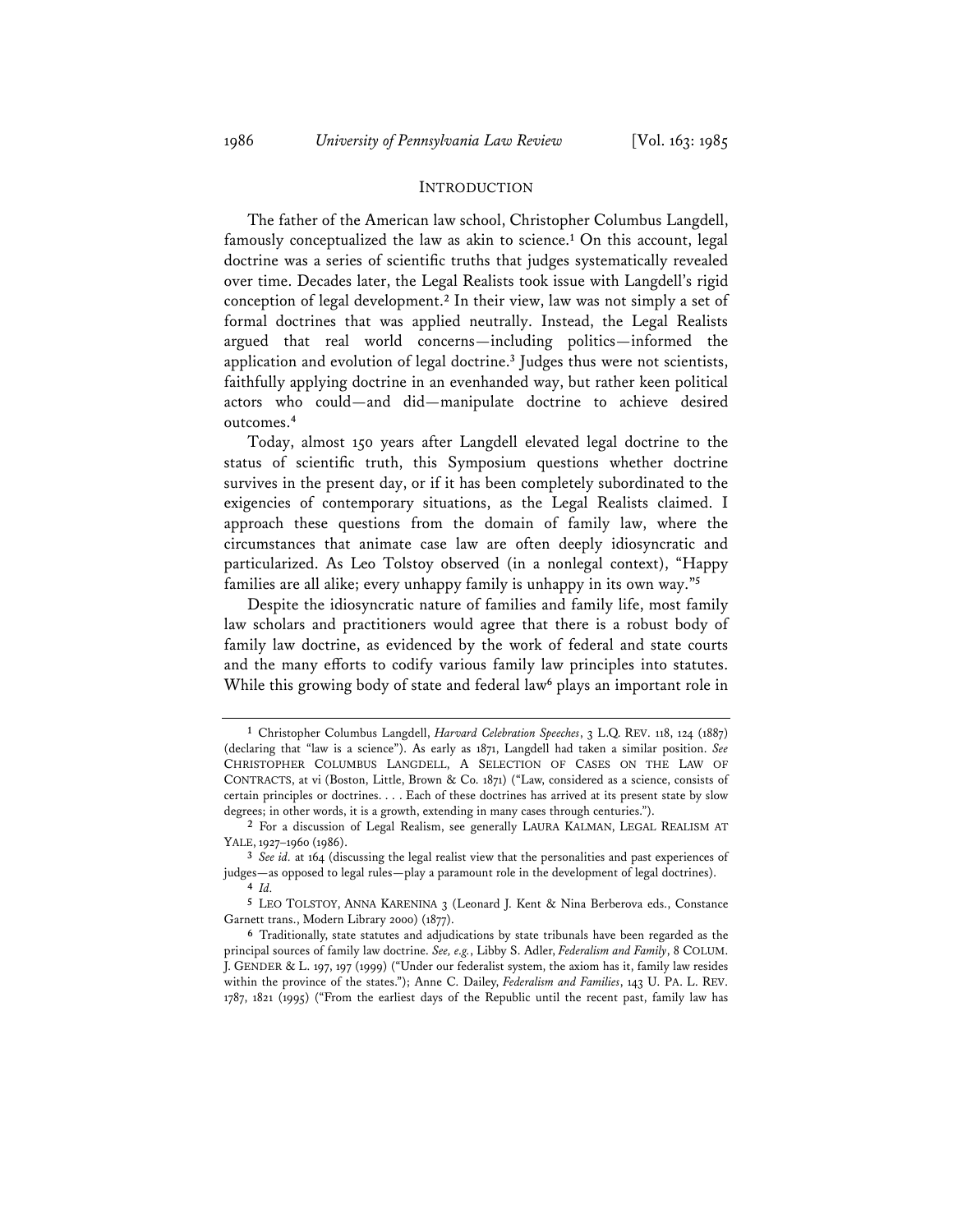the adjudication and resolution of familial disputes, it is not the only source of family law doctrine.

In this Article, I offer a more nuanced view of the field and the role of doctrine in it. Although there is a robust body of family law doctrine, including judge-made case law,<sup>7</sup> various state family law codes,<sup>8</sup> federal statutory law,**<sup>9</sup>** and federal constitutional law,**<sup>10</sup>** as well as the model codes that

**<sup>8</sup>** *See, e.g.*, *Family Law in the 50 States*, ABA, http://www.americanbar.org/groups/family\_ law/resources/family\_law\_in\_the\_50\_states.html (last visited May 12, 2015), *archived at* http://perma.cc/GT84-PXTB (summarizing family law statutes in each state, including statutory provisions related to alimony, custody, child support, property division in divorce, and visitation rights).

**<sup>9</sup>** *See, e.g.*, 18 U.S.C. §§ 2261–2266 (2012) (making domestic abuse a federal crime when the perpetrator crosses state lines); Parental Kidnapping Prevention Act of 1980, 28 U.S.C. § 1738A (2012) (extending full faith and credit to child custody determinations); Child Support Enforcement Act, 42 U.S.C. §§ 651–669 (2012) (establishing national program to aid states in developing and implementing child support enforcement policies and procedures); Child Abuse Prevention and Treatment Act, 42 U.S.C. §§ 5101-5106i (2012) (establishing comprehensive federal program directed toward the prevention and treatment of child abuse and neglect); Family Violence Prevention and Services Act, 42 U.S.C. §§ 10401–10415 (2012) (providing federal funding to states to address the problem of family violence); Howard M. Metzenbaum Multiethnic Placement Act of 1994, Pub. L. No. 103-382, § 553, 108 Stat. 3518, 4056-57 (repealed 1996) (prohibiting state agencies from denying foster or adoptive placements solely on the basis of race).

**<sup>10</sup>** *See, e.g.*, Michael H. v. Gerald D., 491 U.S. 110, 118-32 (1989) (plurality opinion) (upholding a statutory presumption that a child born to a married woman living with her husband is the husband's child and allowing only the husband or wife to rebut that presumption); Palmore v. Sidoti, 466 U.S. 429, 431-34 (1984) (holding that concern for the effects of racial prejudice cannot justify removing a child from the custody of an otherwise fit parent); Mills v. Habluetzel, 456 U.S. 91, 99-102 (1982) (invalidating a state statute providing that a paternity suit for purposes of obtaining child support for an illegitimate child must be brought within one year of birth); Santosky v. Kramer, 455 U.S. 745, 747-48 (1982) (holding that a state may terminate the rights of natural parents only if it can "support its allegations by at least clear and convincing evidence"); Caban v. Mohammed, 441 U.S. 380, 388-94 (1979) (striking down a state statute permitting an unwed mother, but not an unwed father, to block the adoption of their child by withholding consent); Lalli v. Lalli, 439 U.S. 259, 266-76 (1978) (upholding a state law conditioning the inheritance of illegitimate children from their father on a filiation order made during father's lifetime); Zablocki v. Redhail, 434 U.S. 374, 388-91 (1978) (striking down a Wisconsin statute requiring residents subject to child support orders to obtain court approval before marrying); Quilloin v. Walcott, 434 U.S. 246, 254-56 (1978) (holding that equal protection does not require that the unwed father of an illegitimate child have the same authority as a married or divorced father to veto adoption); Moore v. City of E. Cleveland, 431 U.S. 494, 498-506 (1977) (striking down a city housing ordinance barring extended family members from living together); Stanton v.

unquestionably belonged to the states."). Over time, however, a growing number of federal actors have participated in the articulation of family law principles and doctrines. *See* Judith Resnik, "*Naturally" Without Gender: Women, Jurisdiction, and the Federal Courts*, 66 N.Y.U. L. REV. 1682, 1721 (1991) (noting that although state law directly regulates families, "federal law does govern a host of legal and economic relations that do affect and sometimes define family life").

**<sup>7</sup>** *See generally, e.g.*, *Family Law in the Fifty States 2011–2012: Case Digests*, 46 FAM. L.Q. 543 (2013) (compiling examples of case law developments in areas such as adoption, child support, and custody).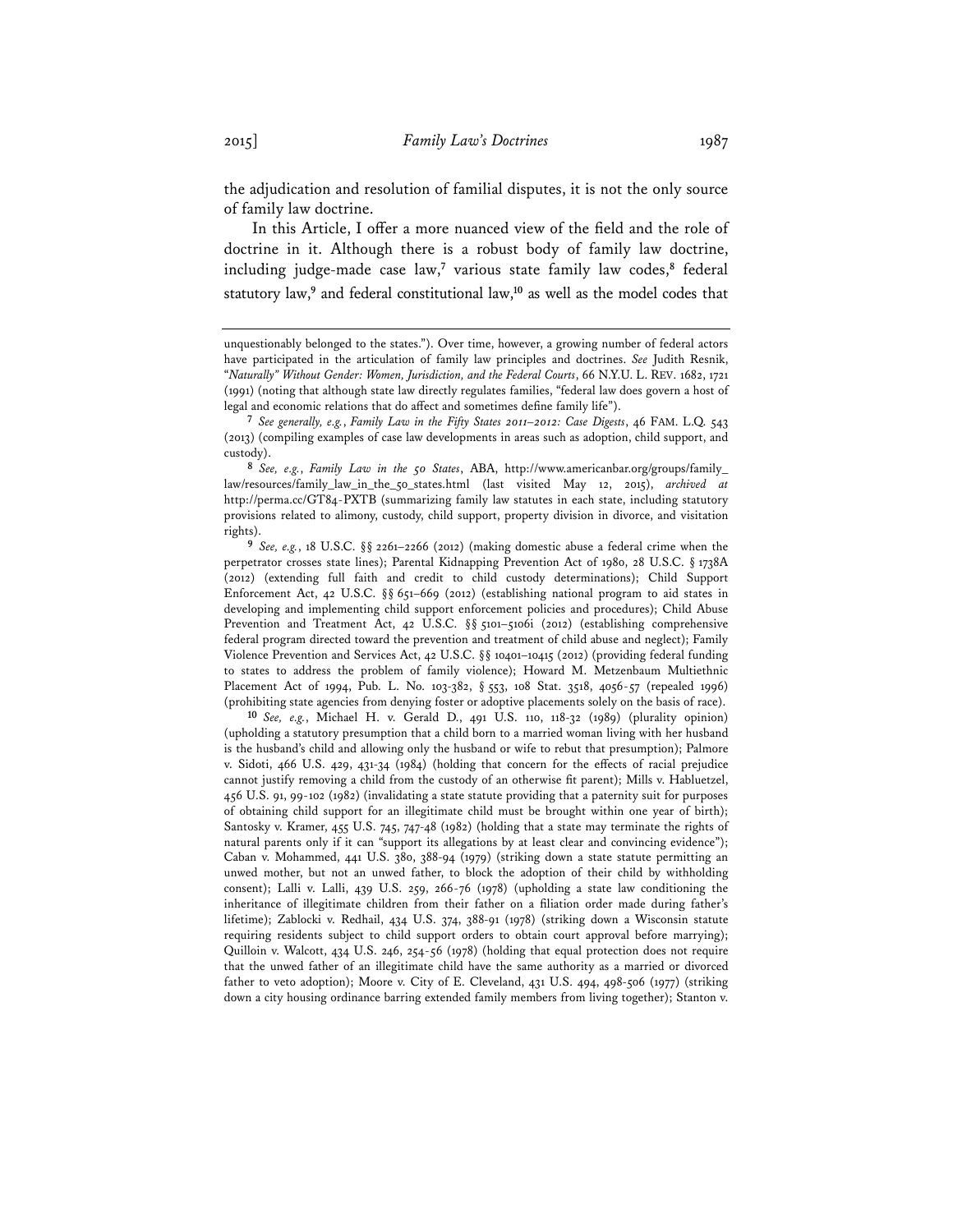often inspire law reform,**<sup>11</sup>** the legal rules that these forms enshrine often assume and privilege a particular family model—marriage and the biological family produced in marriage. When families depart from the marital and biological model on which these doctrines rest, the assurances and predictability of legal doctrine evaporate. In these circumstances, the question of doctrine—of legal truths—becomes deeply contested as courts confront scenarios that require them to grapple with the fraught question of how to apply doctrine in light of real world concerns and the particular circumstances of litigants' lives.

This aspect of family law is perhaps most evident in the recent shift toward a more functional understanding of the family.**<sup>12</sup>** In recent years, courts and policymakers have taken affirmative steps to recognize the way in which groups may function in the manner of families—and indeed, may consider themselves to be family—even where they have not comported with the formal indicia that traditionally are used to establish family status.**<sup>13</sup>** For example, in the 1986 case *Braschi v. Stahl Associates*, the New York Court of Appeals concluded that two gay men could be considered "family members" for purposes of a local rent control ordinance because they comported themselves in the manner of spouses.**<sup>14</sup>** Similarly, in 2002, the American Law Institute published its *Principles of the Law of Family Dissolution*, which relied on a more functional understanding of the family in

Stanton, 421 U.S. 7, 13-17 (1975) (striking down a state child support statute providing that daughters attain majority at eighteen but sons attain majority at twenty-one); Stanley v. Illinois, 405 U.S. 645, 649-59 (1972) (holding that the state was barred from taking custody of the children of an unwed father, absent a hearing and particularized finding that the father was an unfit parent); Loving v. Virginia, 388 U.S. 1, 7-12 (1967) (striking down state laws prohibiting interracial

marriage). **<sup>11</sup>** *See, e.g.*, UNIF. ADOPTION ACT (1994) (providing a model adoption code); UNIF. MARI-TAL PROP. ACT (1983) (providing a model framework for establishing the shared property rights of both spouses during a marriage and upon dissolution); UNIF. PARENTAGE ACT (1973) (providing a model code for determining parentage).

**<sup>12</sup>** *See* Susan Frelich Appleton, *Leaving Home? Domicile, Family, and Gender*, 47 U.C. DAVIS L. REV. 1453, 1484 (2014) [hereinafter Appleton, *Leaving Home*] ("Function and performance of 'family' have become important criteria for legal recognition, diminishing the once exclusive emphasis on formalities, such as ceremonial marriage.").

**<sup>13</sup>** *See, e.g.*, Hann v. Hous. Auth., 709 F. Supp. 605, 610 (E.D. Pa. 1989) (concluding that an unmarried couple and their children were a family for purposes of public housing eligibility); Marvin v. Marvin, 557 P.2d 106, 116, 122-23 (Cal. 1976) (recognizing a contract for support between

<sup>&</sup>lt;sup>14</sup> See 543 N.E.2d 49, 55 (N.Y. 1989) ("Appellant and Blanchard lived together as permanent life partners for more than 10 years. They regarded one another, and were regarded by friends and family, as spouses.").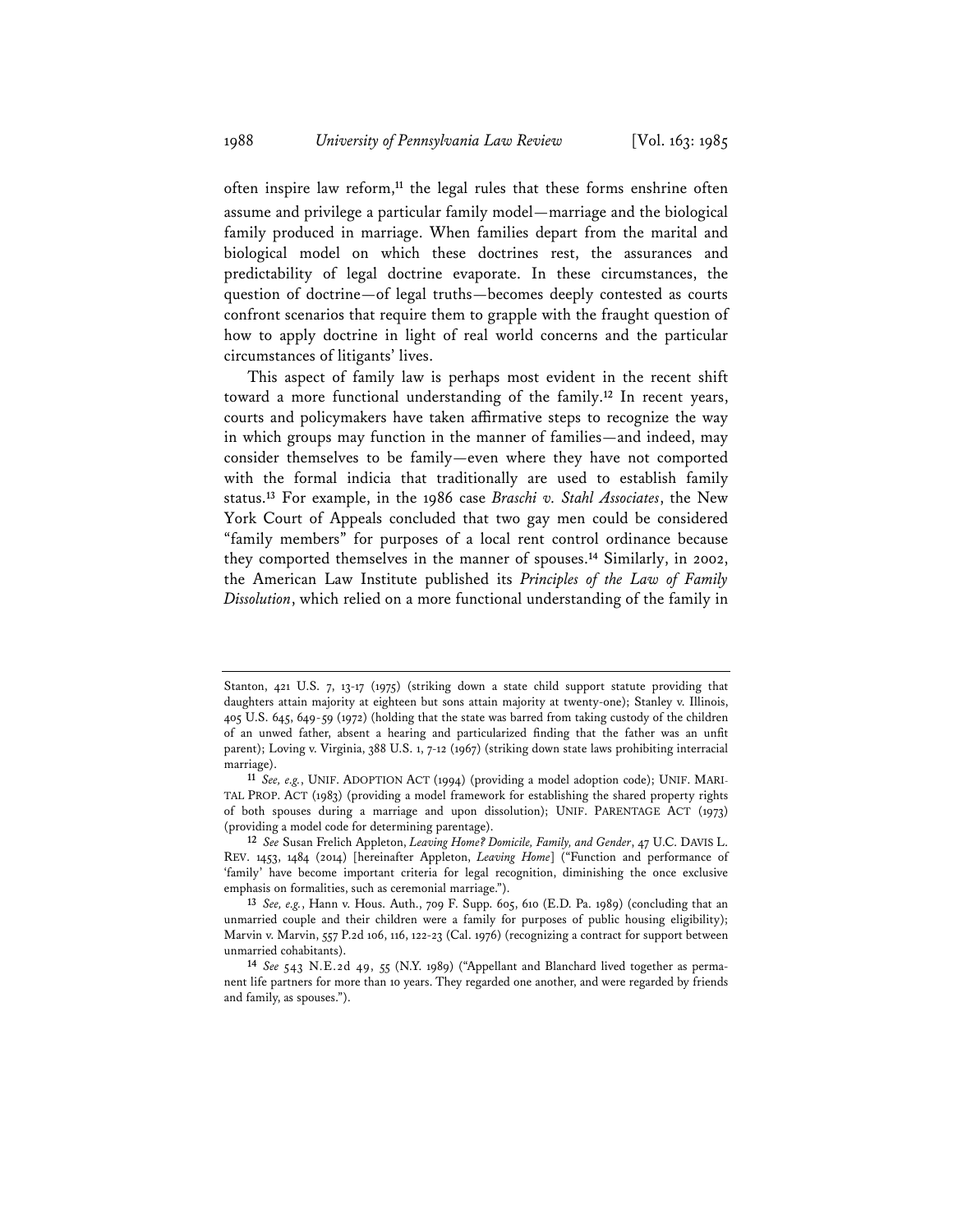order to identify basic principles for guiding disputes involving, among other things, relationship dissolution and child custody.**<sup>15</sup>**

Critically, however, this functional turn has involved more than just efforts to resolve familial disputes in a more equitable fashion. In addition, courts have gradually integrated the emphasis on function into family law doctrine itself.**<sup>16</sup>** That is, the emphasis on function is not merely a supplement to the family law that was originally organized around the formal categories of marriage, biological parenthood, and heterosexuality. Instead, the functional turn has actually reshaped the law, embedding the logic of functionality into the doctrine itself. Thus, in trying to move beyond doctrine, courts actually have transformed the doctrine so that these exceptions have become part of the rules that govern everyone.

To elaborate on these observations, this Article offers a case study of the evolution of the doctrine of legal parenthood in California to show how courts have grappled with the fixed doctrine of parenthood and the rapidly changing realities of family life. In 1975, California adopted provisions of the Uniform Parentage Act (UPA), codifying them, with some modest modifications, as part of its Family Code.**<sup>17</sup>** The UPA was rooted in the assumption that parent–child relationships would emerge within marital families or, if not, through nonmarital heterosexual reproduction.**<sup>18</sup>** But California's doctrine of legal parenthood quickly confronted the complications of modernity.**<sup>19</sup>** Technological advances in the science of reproduction, coupled with changes in the demographics of family life, pushed the boundaries

**<sup>15</sup>** *See* PRINCIPLES OF THE LAW OF FAMILY DISSOLUTION: ANALYSIS AND RECOMMEN-DATIONS  $\S$  2.01, 3.01 (2002) (explaining that these guiding principles encompass both formal and functional conceptions of family).

**<sup>16</sup>** *See* Appleton, *Leaving Home*, *supra* note 12, at 1486-87 ("Exemplifying family law's functional turn, concepts such as de facto parents, parents by estoppel, psychological parents, intent-based parenthood, and *in loco parentis* status can establish legal *parentage* based on *parenting conduct*." (citations omitted)).

**<sup>17</sup>** Provisions of the UPA are now codified in California's Family Code. *See* CAL. FAM. CODE §§ 7600-7730 (West 2004 & Supp. 2013).

**<sup>18</sup>** *See* Jenny Wald, *Legitimate Parents: Construing California's Uniform Parentage Act to Protect Children Born Into Nontraditional Families*, 6 J. CENTER FOR FAMILIES, CHILD. & CTS. 139, 142 (2005) (noting that the UPA "did not anticipate all of the future permutations in the creation of biological and social families," such as lesbian and gay families, but instead focused on parentage in the context of heterosexual relationships).

**<sup>19</sup>***See, e.g.*, Megan S. Calvo, Note, *Uniform Parentage Act—Say Goodbye to Donna Reed: Recognizing Stepmothers' Rights*, 30 W. NEW ENG. L. REV. 773, 787-88 (2008) (noting that the California Supreme Court's decision in *Johnson v. Calvert*, 851 P.2d 776 (Cal. 1993) (en banc), involved "a situation that was unforeseen when the UPA was drafted").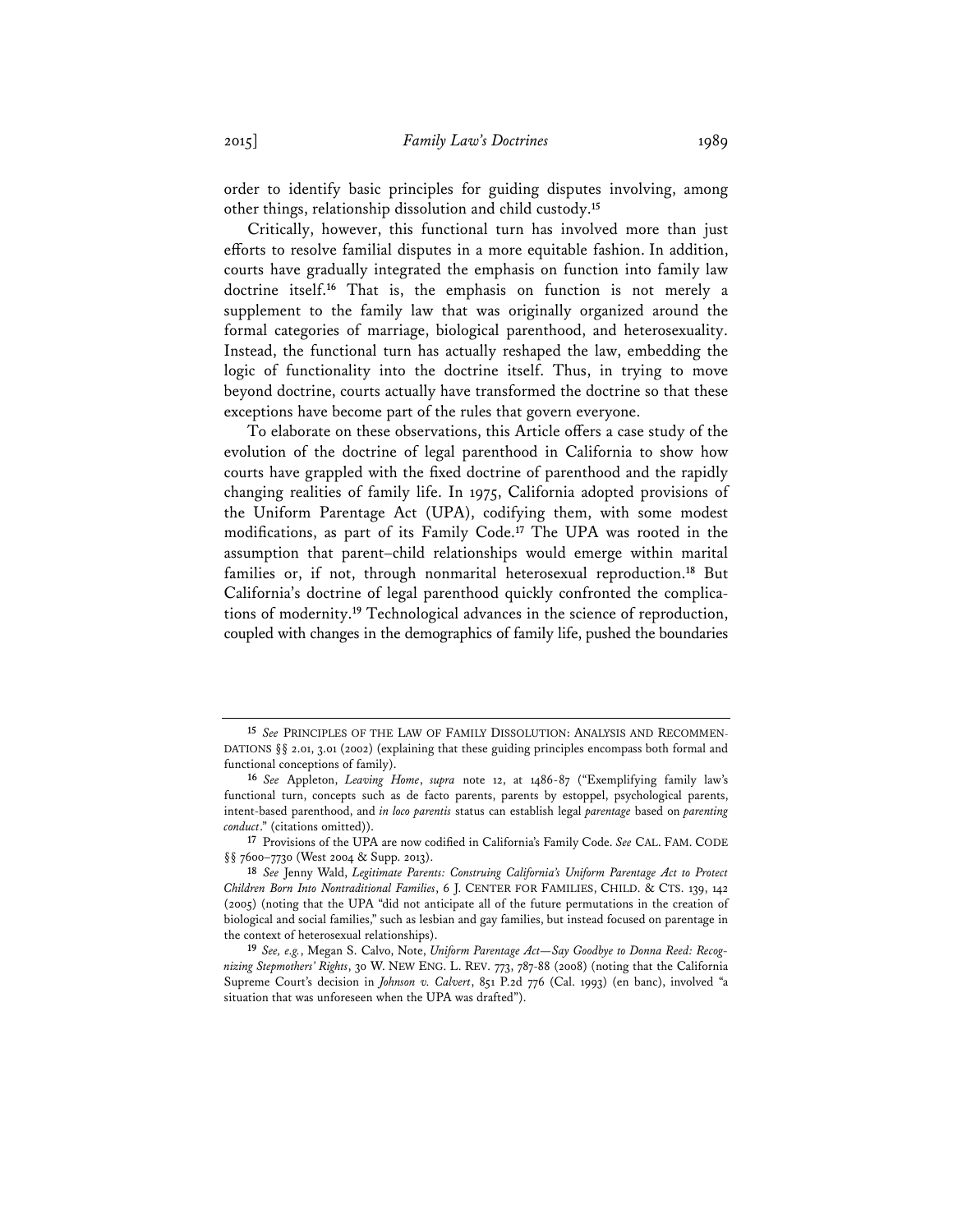of the legal doctrine of parenthood, prompting courts to adapt doctrinal rules to account for the realities of family life.**<sup>20</sup>**

Although these changes produced reappraisals of family law doctrine, courts nevertheless emphasized—and indeed, entrenched—crucial assumptions associated with the traditional marital family. In particular, even as courts credited departures from the traditional marital family configuration in their interpretations of the UPA, they nonetheless emphasized the degree to which these families comported with the basic structure and functions of the marital family.**<sup>21</sup>** Moreover, in interpreting the various provisions of the UPA, courts underscored a traditional function of the marital family—the privatization of support and care of children.**<sup>22</sup>**

This Article proceeds in three parts. Part I provides a brief history of the UPA, including its adoption and codification in California in 1975. Part II then traces the California courts' evolving interpretations of certain UPA provisions in a series of cases involving the determination of parentage. Over time, California courts revised and modified existing interpretations of these statutory provisions in order to accommodate changes in technology and in the structure of the family. But even as the courts' interpretations of these statutory provisions evolved, what remained consistent was the underlying commitment to the marital family form, the two-parent dyad, and the privatization of dependency within the family. Part III explores these commitments to marriage, the marital family, and

**<sup>20</sup>***See id.* at 787 (discussing *Johnson*, where the California Supreme Court interpreted California's UPA provisions to hold "that when both the genetic relationship with the child and gestation of the child do not abide in one woman, the woman who intended to create and raise the child is the legal mother").

**<sup>21</sup>** *See, e.g.*, Alameda Cnty. Soc. Servs. Agency v. Kimberly H. (*In re* Nicholas H.), 46 P.3d 932, 940-41 (Cal. 2002) (vesting legal parenthood in a man who was not biologically related to the child on the grounds that he had functioned in the manner of a father, living with the child and the child's mother and holding the child out as his own since the child's birth); Kern Cnty. Dep't of Human Servs. v. Monica G. (*In re* Salvador M.), 4 Cal. Rptr. 3d 705, 708-09 (Ct. App. 2003) (determining, in circumstances where the biological parents were unavailable, that a half-sister was a presumed mother because she had taken care of the child since birth and raised him as her own); L.A. Cnty. Dep't of Children & Family Servs. v. Leticia C. (*In re* Karen C.), 124 Cal. Rptr. 2d 677, 681-83 (Ct. App. 2002) (recognizing a woman who was not biologically related to the child as a presumed mother because she had held the child out as her own for years).

**<sup>22</sup>** *See* Buzzanca v. Buzzanca (*In re* Marriage of Buzzanca), 72 Cal. Rptr. 2d 280, 293 (Ct. App. 1998) (noting that parentage determinations are intended in part to identify those who are "obligated to provide maintenance and support for the child"); *see also* Susan Frelich Appleton, *Illegitimacy and Sex, Old and New*, 20 AM. U. J. GENDER SOC. POL'Y & L. 347, 360 (2012) [hereinafter Appleton, *Illegitimacy and Sex*] (noting that while the UPA reflected a desire to remove the distinction between legitimate and illegitimate birth, its focus on identifying parents inside and outside the marital family "pav[ed] the way for the increasing privatization of dependency").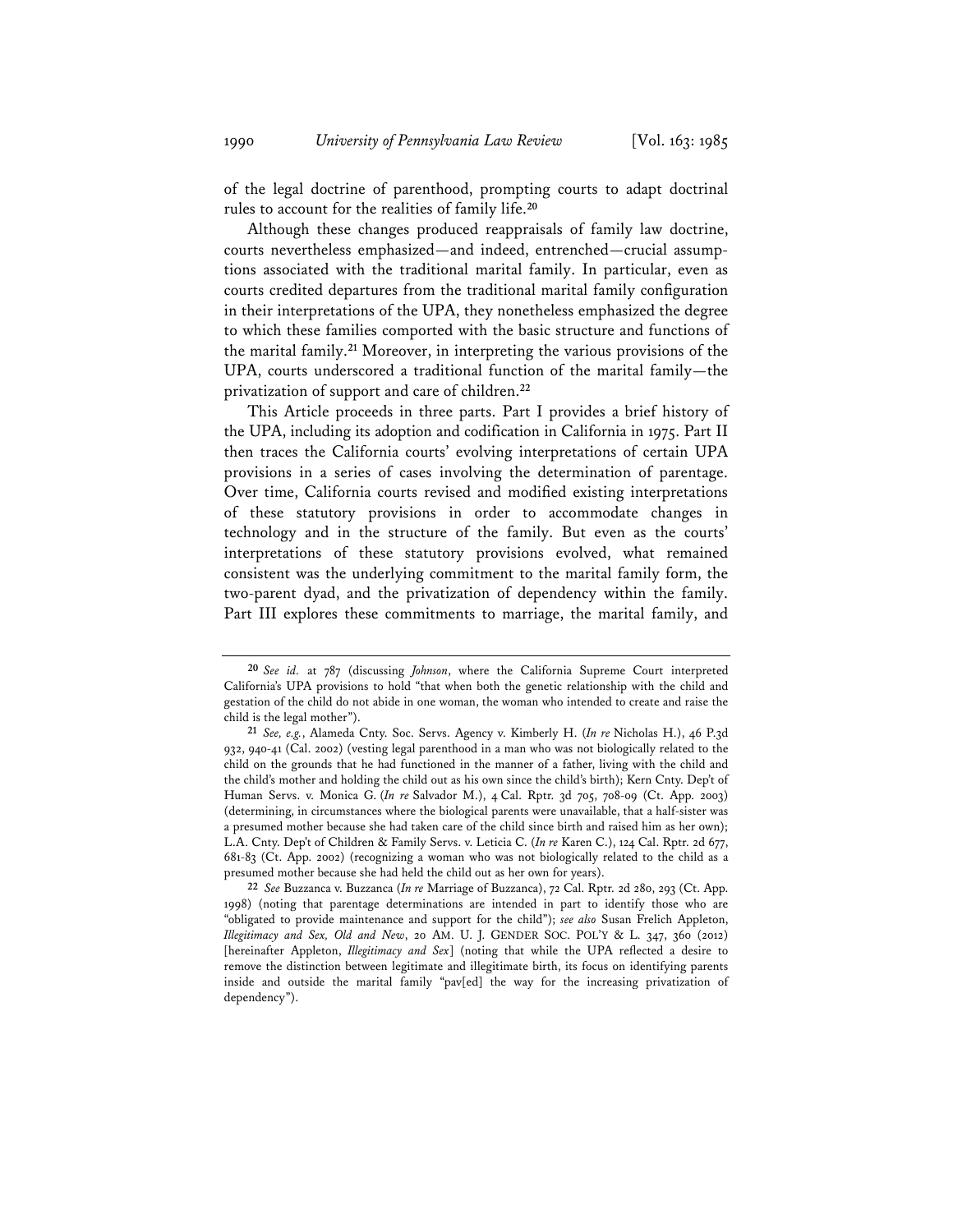the privatization of dependency within the family. As I argue, these commitments, perhaps more so than case law and statutory text, reveal the true doctrinal framework that has undergirded—and continues to define family law.

# I. CREATING A DOCTRINE OF LEGAL PARENTHOOD—CALIFORNIA'S ADOPTION OF THE UNIFORM PARENTAGE ACT

In 1968, the United States Supreme Court began dismantling the legal impediments that traditionally attended illegitimate birth. In *Levy v. Louisiana***<sup>23</sup>** and a companion case, *Glona v. American Guarantee & Liability Insurance Co.*, **<sup>24</sup>** the Court struck down state laws that prohibited illegitimate children and their parents from recovering under wrongful death claims.**<sup>25</sup>** According to the Court, the distinction drawn between marital and nonmarital birth had no rational relationship to the purpose and administration of the wrongful death statutes at issue.**<sup>26</sup>** Instead, the Court found that the distinctions invidiously discriminated against children born out of wedlock, punishing them for their parents' "sin[s]."**<sup>27</sup>**

The Court's decisions in *Levy* and *Glona* and their progeny have been credited with ushering in a sea change in the legal approach to illegitimacy.**<sup>28</sup>** Although some scholars debate the extent to which the Supreme Court's illegitimacy jurisprudence was revolutionary,**<sup>29</sup>** it certainly influenced the law of parentage. Partly in response to the Court's illegitimacy decisions,

**<sup>29</sup>** *See* Melissa Murray, *What's So New About the New Illegitimacy?*, 20 AM. U. J. GENDER SOC. POL'Y & L. 387, 413 (2012) [hereinafter Murray, *New Illegitimacy*] ("*Levy* and *Glona* do not represent a broad shift in law's understanding of illegitimacy. Instead, both cases are entirely consistent with law's persistent skepticism of non-marriage and its veneration of marriage and the marital family." (citation omitted)); *see also* Serena Mayeri, *Marital Supremacy and the Constitution of the Non-Marital Family*, 103 CALIF. L. REV. (forthcoming 2015) (manuscript at 104) (on file with author) ("By focusing on the blamelessness of children, these decisions not only obscured the constitutional harms of illegitimacy penalties' detrimental impact on adults, they ignored how these laws reinforced broader racial, sexual, and socioeconomic inequities that impoverished entire families.").

**<sup>23</sup>** 391 U.S. 68 (1968).

**<sup>24</sup>** 391 U.S. 73 (1968).

**<sup>25</sup>** *Id.* at 75-76; *Levy*, 391 U.S. at 72.

**<sup>26</sup>** *See Glona*, 391 U.S. at 75 ("[W]e see no possible rational basis for assuming that if the natural mother is allowed recovery for the wrongful death of her illegitimate child, the cause of illegitimacy will be served." (citation omitted)).

**<sup>27</sup>** *Id.* (noting that punishing the "sin" of nonmarital sex is the historical reason for the creation of legal impediments based on illegitimacy).

**<sup>28</sup>** *See* Nancy D. Polikoff, *A Mother Should Not Have to Adopt Her Own Child: Parentage Laws for Children of Lesbian Couples in the Twenty-First Century*, 5 STAN. J. C.R. & C.L. 201, 211-12 (2009) (noting that in the wake of *Levy*, *Glona*, and their progeny, the "legal doctrine of 'illegitimacy' had all but disappeared").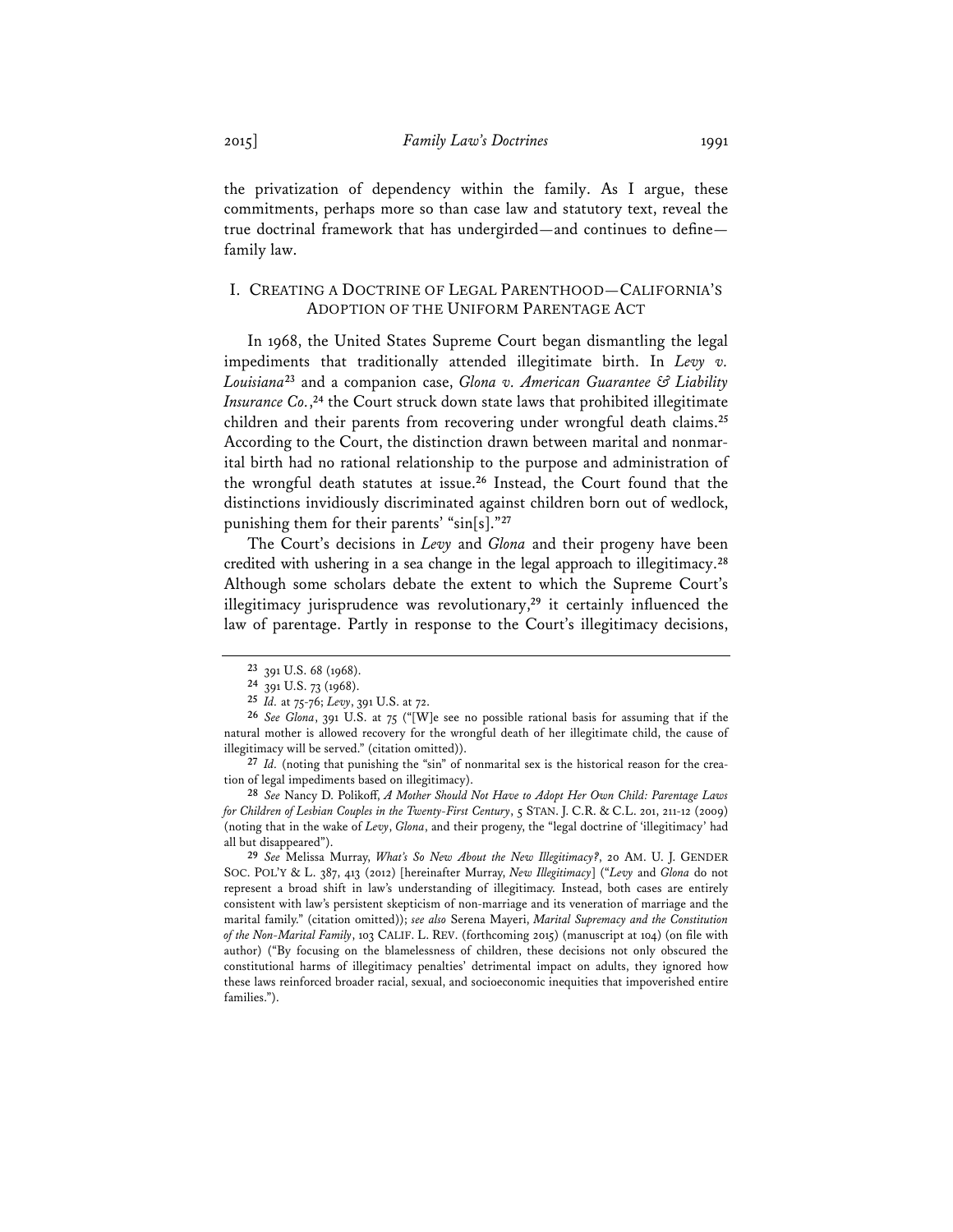the National Conference of Commissioners on Uniform State Laws promulgated the Uniform Parentage Act (UPA) in 1973.**<sup>30</sup>** In keeping with the Supreme Court's skepticism of illegitimacy as a basis for distinguishing between individuals, the UPA sought to remove distinctions based on the parents' marital status at the time of the child's birth while also providing ways to establish paternity in circumstances involving unmarried fathers.**<sup>31</sup>**

California, like many states, adopted a modified version of the UPA in 1975.**<sup>32</sup>** As Senator Anthony Beilenson, the author of California's version of the UPA, noted at its passage, the new law struck "the entire concept of 'illegitimacy' . . . from California's law books."**<sup>33</sup>** The California law "repeal[ed] all legal references to legitimacy and illegitimacy and substitute[d] the concept known as the 'parent and child relationship' which will be used in the future."**<sup>34</sup>**

In this regard, the UPA looked beyond marriage to provide multiple ways to determine parentage. Women could establish maternity in the traditional way through gestation and birth.**<sup>35</sup>** But establishing paternity required more. In the case of marital births, the UPA deployed the traditional marital presumptions in place in most American jurisdictions, which presumed a woman's husband to be the father of any child born to her during the course of the marriage or within three hundred days of its termination.**<sup>36</sup>** For nonmarital births, however, rather than relying on a presumption based on the horizontal relationship between two adults, the

**<sup>30</sup>** *See* Polikoff, *supra* note 28, at 211 (noting that the critiques of illegitimacy influenced the National Conference of Commissioners on Uniform State Laws, which in turn led to the promulgation of the UPA). Importantly, Harry Krause, an architect of the effort to dismantle legal impediments based on illegitimacy, was also integrally involved in the development of the UPA. *Id.* at 209-211; *see also* Mary Kay Kisthardt, *Of Fatherhood, Families, and Fantasy: The Legacy of*  Michael H. v. Gerald D., 65 TUL. L. REV. 585, 589-90 (1991) (discussing Krause's role in the UPA's drafting).

**<sup>31</sup>** *See* Wald, *supra* note 18, at 140 ("The primary purpose of the [UPA] was to eliminate the distinction between legitimate and illegitimate children.").

**<sup>32</sup>** Jessica Hawkins, *My Two Dads: Challenging Gender Stereotypes in Applying California's Recent Supreme Court Cases to Gay Couples*, 41 FAM. L.Q. 623, 625 (2007).

**<sup>33</sup>** Anthony C. Beilenson, Op-Ed., *Archaic Injustice Eliminated*, L.A. TIMES, Oct. 19, 1975, at F5.

**<sup>34</sup>** *Id.* 

**<sup>35</sup>** *See* UNIF. PARENTAGE ACT § 3(1) (1973) ("The parent and child relationship between a child and . . . the natural mother may be established by proof of her having given birth to the child."); *see also* Wald, *supra* note 18, at 141 ("Because the fact of maternity was obvious, social motherhood—a mother's relationship with her child—was inextricably linked to a woman's biological relationship to her child.").

**<sup>36</sup>** UNIF. PARENTAGE ACT §§ 4–6 (1973). Meaningfully, the UPA permitted the presumption to be rebutted in certain circumstances. *See id.* § 4(b) (explaining that a "court decree establishing paternity of the child by another man" would rebut the presumption).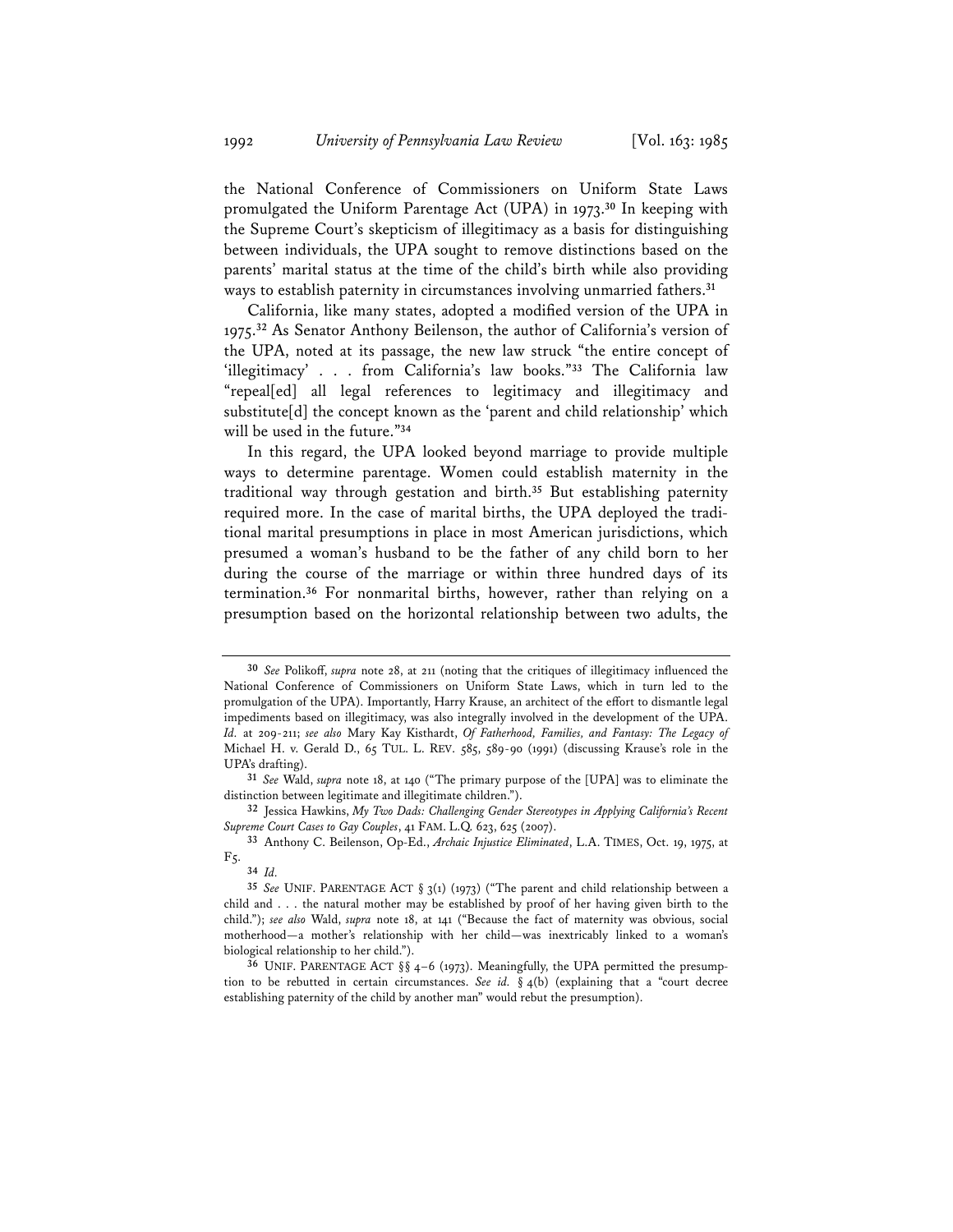UPA fashioned new presumptions based on the parent–child relationship, including biological connections**<sup>37</sup>** and the father's conduct toward the child.**<sup>38</sup>**

A critical aspect of the UPA and its adoption in California and elsewhere was the link between establishing parentage and the attachment of child support obligations.**<sup>39</sup>** Indeed, as Susan Frelich Appleton has argued, many of the changes in the treatment of unmarried fathers and nonmarital children were driven by private welfare concerns.**<sup>40</sup>** If marriage provided a private welfare system for those children born to married parents, the UPA's provisions attempted to construct an analogous system of privatized support by establishing paternity—and attaching the obligation of child support—in nonmarital families through the recognition of biological connections and conduct.

Although the UPA responded to the growing rate of nonmarital families, it did not anticipate other tectonic shifts in family life. For example, the statute barely acknowledged the emergence of assisted reproductive technologies (ARTs). Indeed, the statute's one nod to this aspect of modernity was its provisions relating to the use of artificial insemination.**<sup>41</sup>** But even there, its contemplation of insemination as a route to parenthood struck a traditional note. The UPA presumed that insemination would occur within the context of the marital family. It provided that the husband of a woman receiving artificial insemination under a physician's supervision was presumed to be the legal father of the

**<sup>37</sup>** *See id.* § 12 ("Evidence relating to paternity may include . . . evidence of sexual intercourse between the mother and alleged father at any possible time of conception.").

**<sup>38</sup>** *See id.* § 4(a)(4) (providing that paternity can be established by a man who "receives the child into his home and openly holds out the child as his natural child").

**<sup>39</sup>** *See* Harry D. Krause, *The Uniform Parentage Act*, 8 FAM. L.Q. 1, 8 (1974) (discussing the UPA's "guiding principle" that all children have an equal interest in establishing their right to a relationship with—and support from—both parents); *see also* Paula Roberts, *Biology and Beyond: The Case for Passage of the New Uniform Parentage Act*, 35 FAM. L.Q. 41, 42 (2001) ("[R]esolving parentage issues has economic implications for the public. Many of the benefits of establishing parentage whether for marital or nonmarital children are monetary. In the absence of financial support, a child may need public assistance.").

**<sup>40</sup>** *See* Appleton, *Illegitimacy and Sex*, *supra* note 22, at 360 ("If the Supreme Court's decisions and the 1973 UPA were child-focused—developments designed to help children of unmarried parents achieve parity with other children—they also offered welcome changes for the state itself, paving the way for the increasing privatization of dependency."). In fact, one of the major illegitimacy cases concerned nonmarital children's rights to support. *See* Gomez v. Perez, 409 U.S. 535, 538 (1973) (per curiam) ("[O]nce a State posits a judicially enforceable right on behalf of children to needed support from their natural fathers there is no constitutionally sufficient justification for denying such an essential right to a child simply because its natural father has not

<sup>41</sup> UNIF. PARENTAGE ACT § 5 (1973).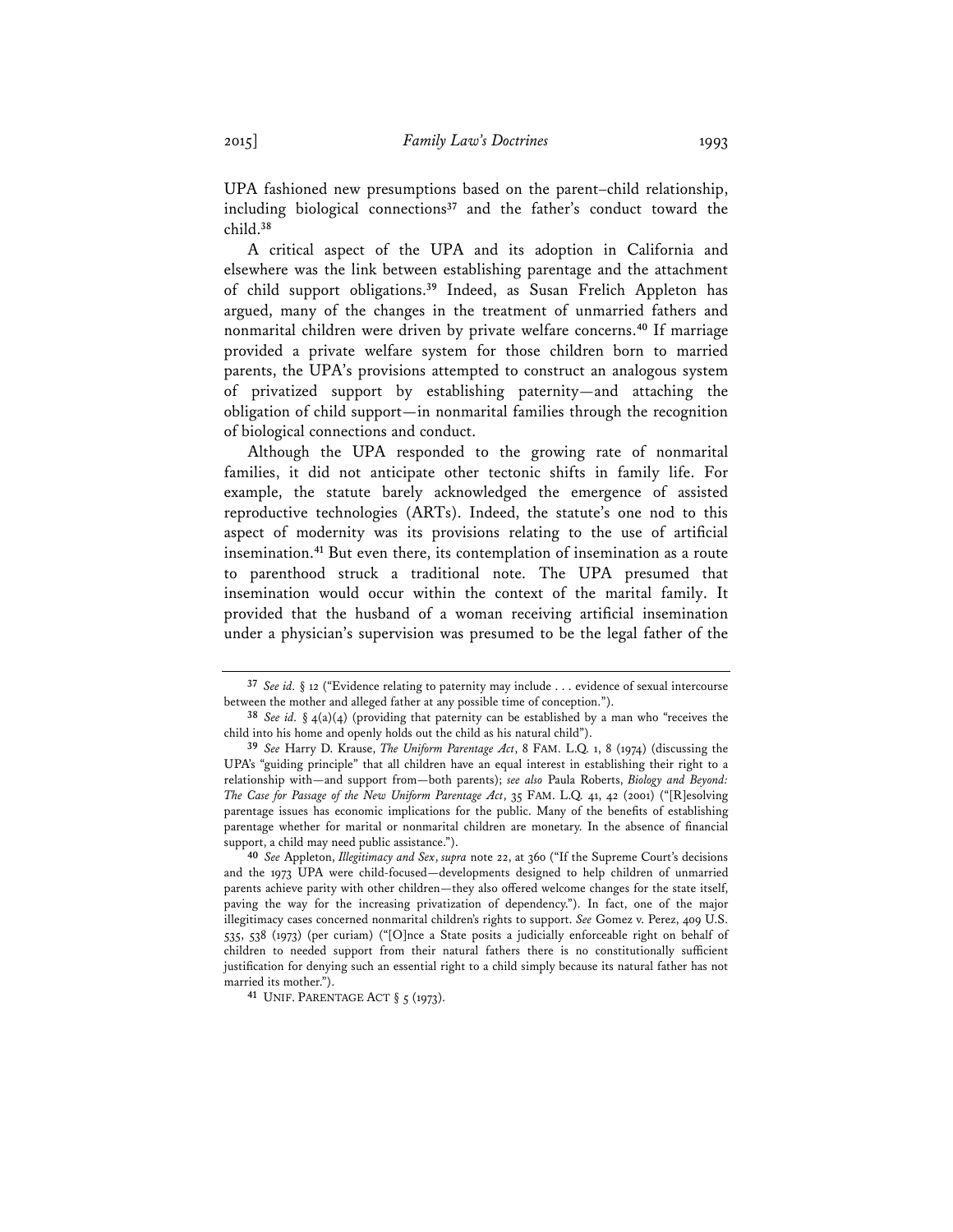child born.**<sup>42</sup>** In adopting various provisions of the UPA, however, California made a critical change to the model code's terms, modifying the provisions dealing with paternity in the context of artificial insemination to allow unmarried women to use physician-supervised artificial insemination without vesting the sperm donor with the status of legal father.**<sup>43</sup>**

In time, however, it became clear that technology, as well as the changing demographics of family life, might lead to circumstances in which the factors relevant to determining parentage could point in different directions.**<sup>44</sup>** How, then, to resolve the puzzle of parenthood? California adopted section 4(b) of the UPA, which provided that if two or more presumptions arose, "the presumption which on the facts is founded on the weightier considerations of policy and logic controls."**<sup>45</sup>** This provision left much discretion to judges dealing with the often complex factual circumstances of modern families. In addition, the UPA instructed that, "[i]nsofar as practicable, the provisions . . . applicable to the father and child relationship apply" to establishing the mother–child relationship.**<sup>46</sup>** Accordingly, presumptions applicable to fathers could apply to mothers. But as Part II makes clear, even with these guidelines, the California UPA's provisions were often inadequate to resolve the pressing issues that arose in the idiosyncratic circumstances of family life. In such situations, doctrine could be a guide—and even a tool—for resolving such disputes, but other interests would also be important decisional factors.

# II. PUZZLING OVER PARENTHOOD—THE EVOLUTION OF THE CALIFORNIA UPA IN CASE LAW

When California adopted the UPA in 1975, the model act reflected an interest in eliminating distinctions between marital and nonmarital children.**<sup>47</sup>** By emphasizing biological connections and conduct as critical indicia

**<sup>42</sup>** *See id.* § 5(a) ("If, under the supervision of a licensed physician and with the consent of her husband, a wife is inseminated artificially with semen donated by a man not her husband, the husband is treated in law as if he were the natural father of a child thereby conceived.").

**<sup>43</sup>** CAL. FAM. CODE § 7613(b) (West 1994) ("The donor of semen provided to a licensed physician and surgeon for use in artificial insemination of a woman other than the donor's wife is

treated in law as if he were not the natural father of a child thereby conceived."). **<sup>44</sup>** *See* Calvo, *supra* note 19, at 787-88 (discussing the facts of *Johnson v. Calvert*, 851 P.2d 776 (Cal. 1993) (en banc), where the court confronted conflicting claims to motherhood—one from the surrogate who actually gave birth to the child and the other from the biological egg donor).

**<sup>45</sup>** CAL. FAM. CODE § 7612(b) (West 1994); UNIF. PARENTAGE ACT § 4(b) (1973).

**<sup>46</sup>** UNIF. PARENTAGE ACT § 21 (1973). California adopted and codified this provision of the UPA into its Family Code, at CAL. FAM. CODE § 7650 (West 2004).

**<sup>47</sup>** *See* UNIF. PARENTAGE ACT § 2 (1973) ("The parent and child relationship extends equally to every child and to every parent, regardless of the marital status of the parents."); *see also id.* § 2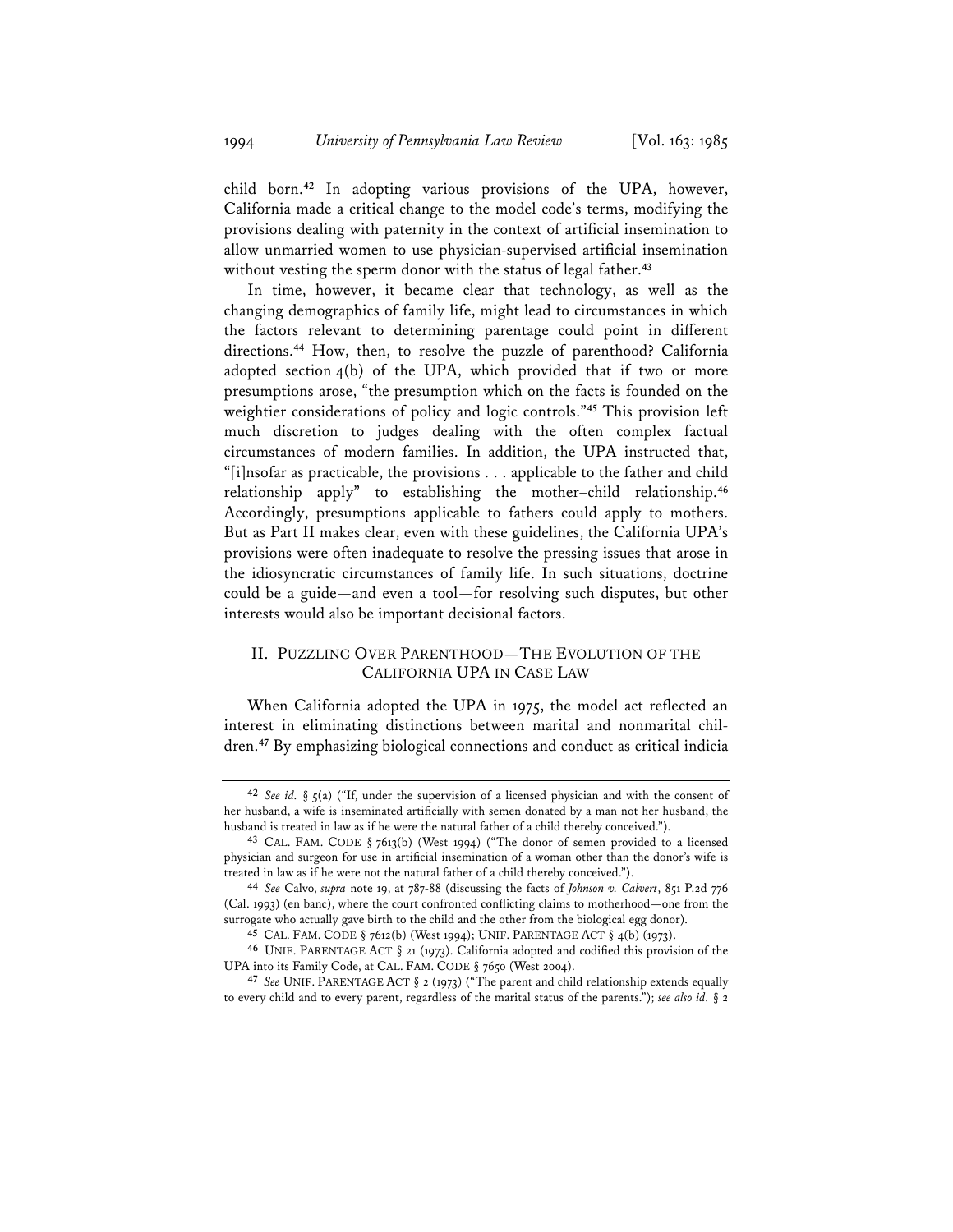of parenthood, the UPA diminished the importance of marriage for establishing legal parentage.**<sup>48</sup>** Additionally, the emphasis on biology and conduct as means of establishing parentage provided the state with alternatives beyond marriage—for identifying private sources of support for children.**<sup>49</sup>**

But while the UPA reflected shifts in the composition of family life, it assumed that traditional heterosexual reproduction would be the primary conduit to parenthood.**<sup>50</sup>** As ARTs emerged, California courts struggled to adapt the UPA's provisions to the rapidly shifting terrain that these new modes of reproduction created.**<sup>51</sup>**

## A. Johnson v. Calvert

In *Johnson v. Calvert*, **<sup>52</sup>** the California courts grappled with the fraught question of how to determine parentage in circumstances involving new reproductive technologies. After a hysterectomy left her unable to carry a pregnancy to term, Crispina Calvert and her husband, Mark, decided to pursue in vitro fertilization (IVF) and surrogacy.**<sup>53</sup>** In 1990, the Calverts entered into a surrogacy contract with Anna Johnson, a paid gestational surrogate. The contract provided that an embryo created using the Calverts' genetic material would be implanted in Johnson for gestation.**<sup>54</sup>** In exchange for \$10,000 and a \$200,000 life insurance policy, Johnson would bear the child and, upon birth, relinquish "all parental rights" to the child to the Calverts.**<sup>55</sup>** By the time the child was born, however, relations between the Calverts and Johnson had deteriorated.**<sup>56</sup>** Shortly after the birth, the

cmt. ("[T]he major substantive sections of the Act[] establish the principle that regardless of the marital status of the parents, all children and all parents have equal rights with respect to each other."); Appleton, *Illegitimacy and Sex*, *supra* note 22, at 381 ("The 1973 UPA set forth a network of parentage presumptions applicable to children to whom the presumption of legitimacy did not apply.").

**<sup>48</sup>** Appleton, *Illegitimacy and Sex*, *supra* note 22, at 360.

**<sup>49</sup>** *See id.* (noting that although the UPA was "designed to help children of unmarried parents achieve parity with other children," its emphasis on biology and conduct as conduits to parenthood also permitted new paths for "the increasing privatization of dependency").

**<sup>50</sup>** In 2000, in an attempt to remedy this oversight, the UPA was amended by responding directly to the challenges presented by improved genetic testing and the proliferation of ARTs. *See, e.g.*, UNIF. PARENTAGE ACT § 701 cmt. (2002) ("Article 7 only applies to children born as the result of assisted reproductive technologies . . . .").

**<sup>51</sup>** *See* Calvo, *supra* note 19, at 787 ("[E]ven prior to its amendment, the Supreme Court of California applied the UPA to a situation that was not considered when it was drafted.").

**<sup>52</sup>** 851 P.2d 776 (Cal. 1993) (en banc).

**<sup>53</sup>** *Id.* at 778.

**<sup>54</sup>** *Id.* **55** *Id.* **56** *Id.*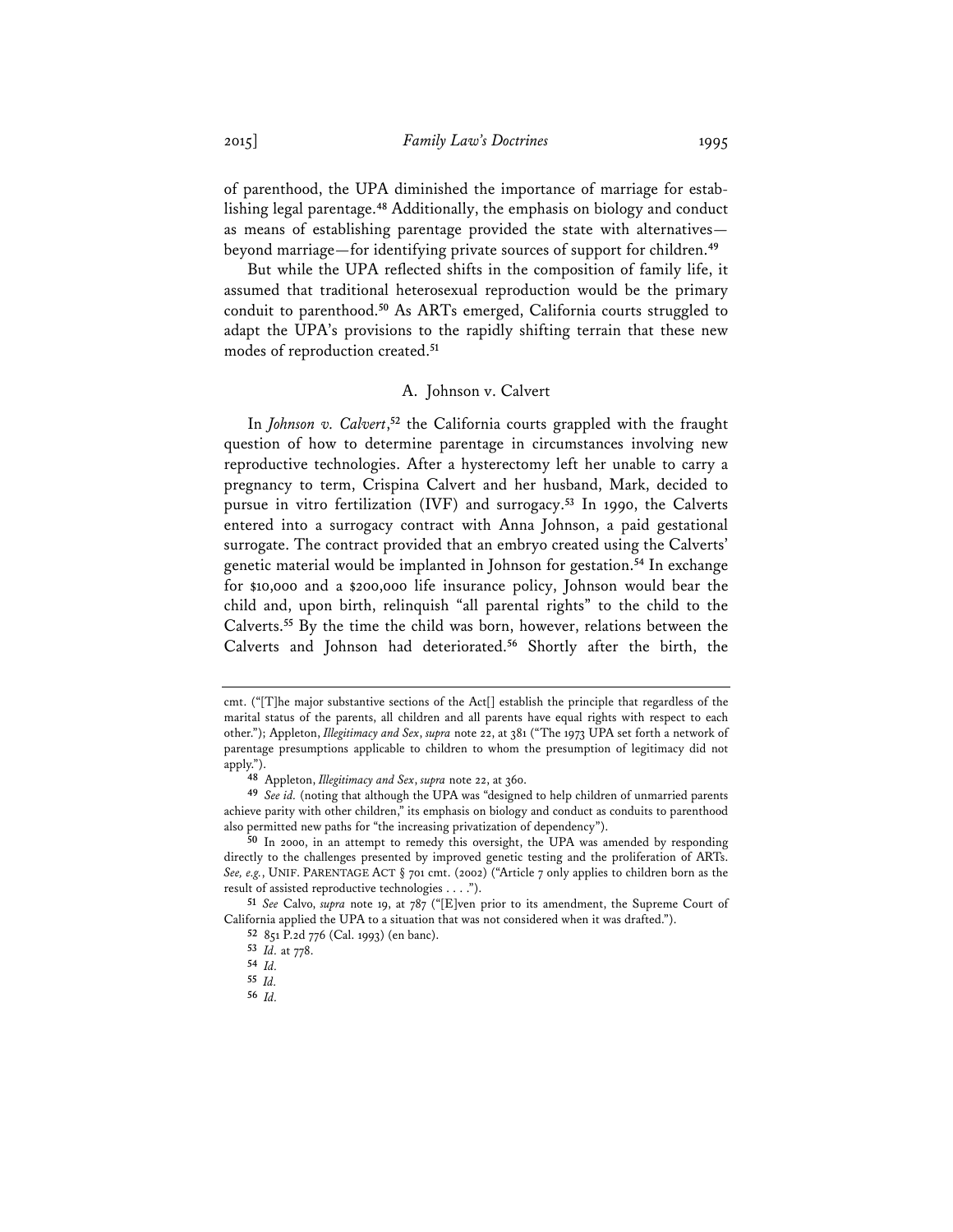Calverts and Johnson all filed actions to be recognized as the legal parents of the child.**<sup>57</sup>**

In framing their claims, the parties looked to the UPA provisions that governed the determination of maternity.**<sup>58</sup>** The Calverts, who had furnished their genetic material to create the embryo to be implanted and gestated, based their claim on genetics.**<sup>59</sup>** Conversely, Johnson based her claim on her status as the gestational mother.**<sup>60</sup>** By the terms of the statute, which provided that the mother–child relationship "may be established by proof of . . . having given birth to the child,"**<sup>61</sup>** Johnson appeared to have the stronger claim. The trial court, however, prioritized genetics, noting that while Johnson had given birth to the child, the Calverts were the child's "genetic, biological and natural" father and mother.**<sup>62</sup>** Accordingly, Johnson had no "parental" rights to the child, and the surrogacy contract was legal and enforceable against her claims.**<sup>63</sup>** An intermediate appellate court affirmed the trial court decision, and Johnson appealed to the California Supreme Court.**<sup>64</sup>**

The California Supreme Court acknowledged the complexities of the situation: "Both women . . . ha[d] adduced evidence of a mother and child relationship as contemplated by the Act."**<sup>65</sup>** In other words, Johnson was a mother because she had birthed the child, while Crispina Calvert was a mother by virtue of her biological connection to the child. The trouble, of course, was that the statute reflected "the ancient dictum *mater est quam [gestation] demonstrat* (by gestation the mother is demonstrated)."**<sup>66</sup>** As such, the statute's understanding of maternity was one in which gestation and genetics coincided. The statute did not contemplate the complications that

**<sup>57</sup>** *Id.* **<sup>58</sup>** *Id.* at 777-78. Critically, the parties' decisions to frame their arguments with reference to the UPA were animated, at least in part, by the broad skepticism of surrogacy agreements that emerged after the Supreme Court of New Jersey found surrogacy contracts to be unenforceable in *In re Baby M*, 537 A.2d 1227, 1248-50 (N.J. 1988). Following the controversial decision, courts were reluctant to make doctrine around surrogacy contracts. In this regard, any impulse toward shifting family law doctrine in a more contractual direction was effectively foreclosed by the *Baby M* backlash and the ensuing effort to reroute surrogacy disputes through the UPA. For a discussion of this dynamic, see generally Elizabeth S. Scott, *Surrogacy and the Politics of Commodification*, 72 LAW & CONTEMP. PROBS. 109 (2009).

**<sup>59</sup>** *Johnson*, 851 P.2d at 779.

**<sup>60</sup>** *Id.*

**<sup>61</sup>** CAL. CIV. CODE § 7003(1) (West 1991) (current version at CAL. FAM. CODE § 7610(a) (West 2004)).

**<sup>62</sup>** *Johnson*, 851 P.2d at 778.

**<sup>63</sup>** *Id.* **<sup>64</sup>** *Id.* **<sup>65</sup>** *Id.* at 781.

**<sup>66</sup>** *Id.* (citation omitted).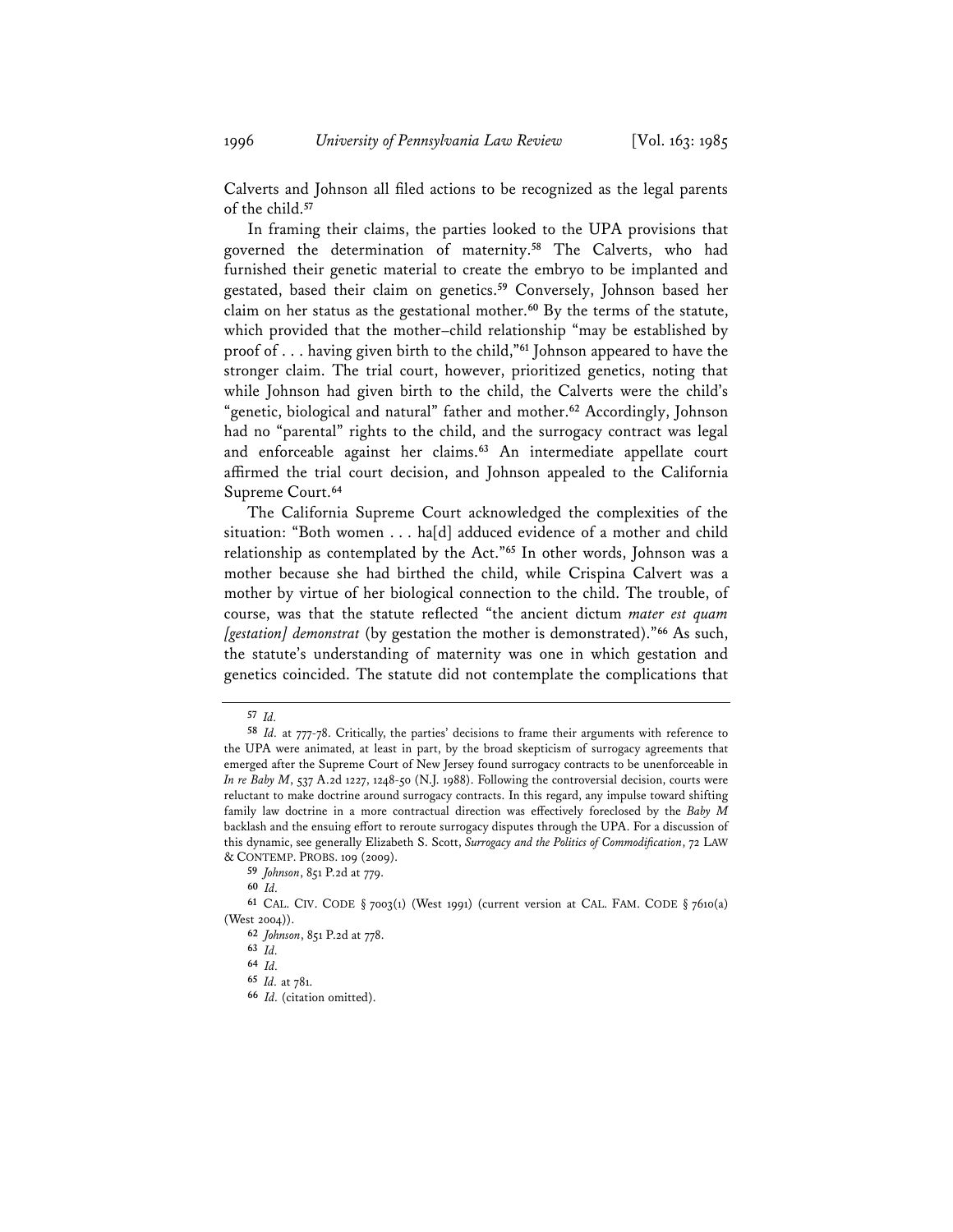surrogacy and ARTs would present, and thus did not foresee the possibility that maternity might one day be bifurcated such that one woman would be a child's genetic mother, while another would be its gestational mother.

Confronted with just this situation, the *Johnson* court retreated from statutory text and the scientific truths upon which it was based. The court reasoned that "while gestation may demonstrate maternal status, it is not the sine qua non of motherhood."**<sup>67</sup>** In the face of a statutory impasse, the court turned its attention to "the parties' intentions."**<sup>68</sup>** Although the court refused to address the issue of the surrogacy agreement's enforceability,**<sup>69</sup>** it found the agreement relevant for discerning the parties' intentions regarding the child.**<sup>70</sup>** The surrogacy agreement made clear that the Calverts "affirmatively intended the birth of the child" and that Crispina Calvert "from the outset intended to be the child's mother."**<sup>71</sup>**

The *Johnson* court's articulation of "intentional parenthood" marked a profound shift in the determination of parentage. Nevertheless, even as it broke new ground, the California Supreme Court hewed to the traditional model of dual parentage in rendering its decision.**<sup>72</sup>** While the court discussed the parties' intentions at length, it spent hardly any time at all considering the prospect of vesting legal parenthood in three different people.**<sup>73</sup>** Indeed, the possibility of a child with three legal parents was an unorthodox—and unwelcome—outcome. Vesting any of the legal incidents of parentage in Anna Johnson would invariably "come only at Crispina's expense," and would intrude upon the Calverts' "procreative choices and their relationship with the child."**<sup>74</sup>** In short, the prospect of three, rather than two, parents would be disastrous, "necessarily detract[ing] from or impair[ing] the parental bond" between the Calverts and their child.**<sup>75</sup>**

The court's resistance to the prospect of three legal parents gestures toward two distinct, but related, concerns. On one hand, the court's opposition to three legal parents evinced a preference for the familiar two-parent dyad. And critically, the parental dyad (and the preference for

**<sup>75</sup>** *Id.*

**<sup>67</sup>** *Id.* **<sup>68</sup>** *Id.* at 782.

**<sup>69</sup>** *Id.* at 784.

**<sup>70</sup>** *Id.* at 782.

**<sup>71</sup>** *Id.* **<sup>72</sup>** *Id.* at 781 n.8 ("To recognize parental rights in a third party with whom the Calvert family has had little contact since shortly after the child's birth would diminish Crispina's role as mother.").

**<sup>73</sup>** *See id.* ("We decline to accept the contention . . . that we should find the child has two mothers.").

**<sup>74</sup>** *Id.* at 786.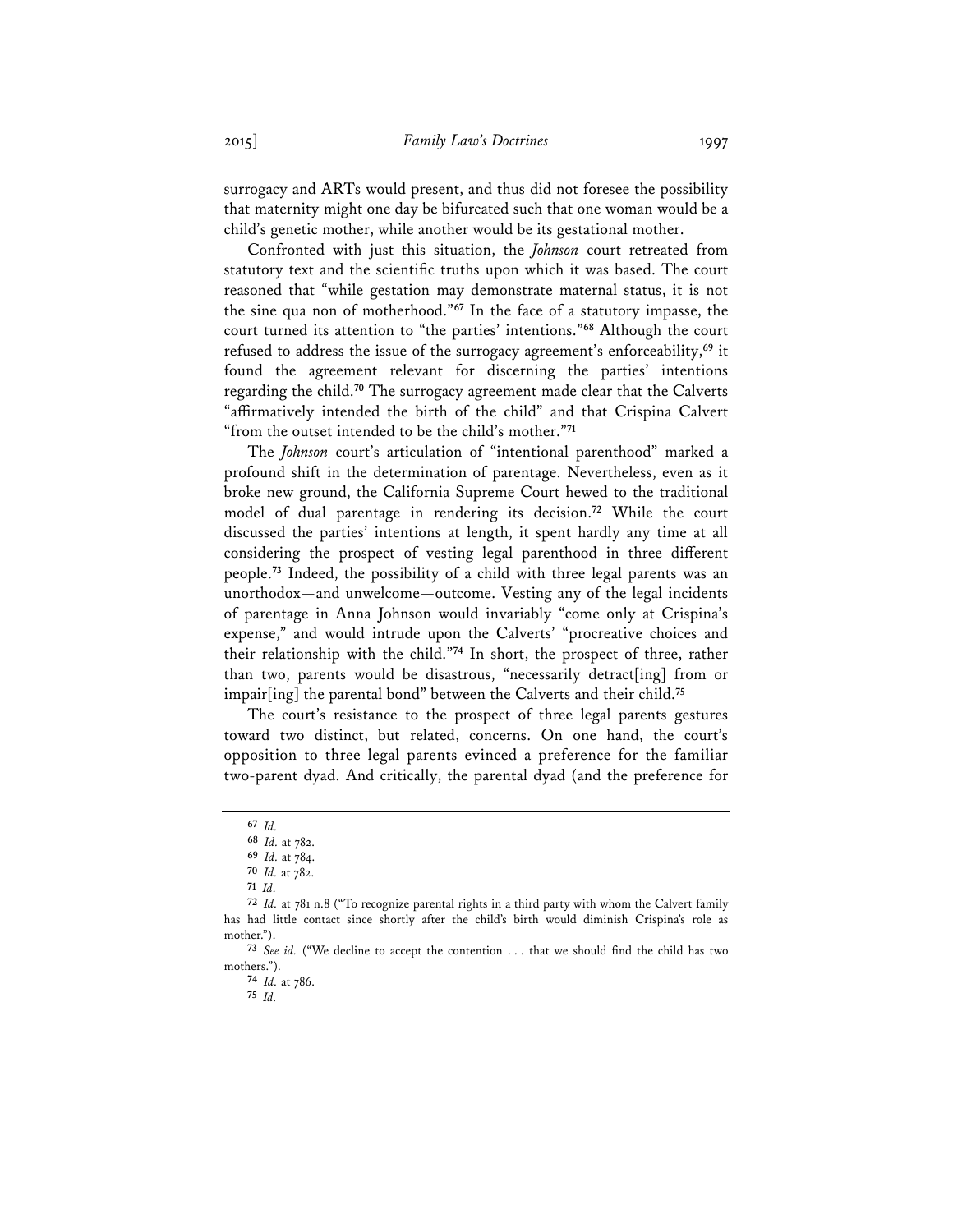it) reflected deep-seated assumptions that heterosexual marriage and biological reproduction would—and *should*—be the most common conduits to parenthood. Dividing parenthood among three persons was a clear departure from the traditional family model; tellingly, the court, in its concern for "the parental bond"**<sup>76</sup>** between the Calverts and the child, made clear that dividing parenthood between more than two people could threaten the traditional family structure by inserting an unwelcomed interloper into the bosom of the family.

But even as the court's disdain for dividing parenthood among three people signaled a preference for the traditional family model, it also reflected a traditional function of the marital family: the privatization of dependency within the family unit. Although the *Johnson* court did not mention it explicitly, it likely weighed the appeal of a stable marital family against the prospect of three people all vying for a say in the child's upbringing or the prospect of Anna Johnson raising the child on her own. With this calculus in mind, it is unsurprising that the court preferred the Calverts, who had planned for the child and sought to raise it together within a traditional marital family structure, over Johnson. The (perceived) economic and emotional stability of the intact marital family was likely preferable to the uncertainty posed by three competing parental claims or the prospect of single motherhood.

## B. *In re* Marriage of Buzzanca

Though a preference for the marital family and the privatization of dependency was not explicitly expressed in the court's disposition of *Johnson*, it soon emerged as a critical interest in other cases involving parentage determinations. In *In re Marriage of Buzzanca*, **<sup>77</sup>** a married couple, John and Luanne Buzzanca, had an embryo implanted in a surrogate.**<sup>78</sup>** Unlike the circumstances in *Johnson*, the embryo was not genetically related to the Buzzancas.**<sup>79</sup>** Shortly after the child, Jaycee, was born, the Buzzancas ended their marriage, setting the stage for a lawsuit to determine parentage—and financial responsibility—for Jaycee.**<sup>80</sup>**

At trial, all of the parties—the Buzzancas, the surrogate, and the surrogate's husband—stipulated that, because they had no genetic relationship to the child, they were not "biological" parents within the

**<sup>76</sup>** *Id.* **<sup>77</sup>** Buzzanca v. Buzzanca (*In re* Marriage of Buzzanca), 72 Cal. Rptr. 2d 280 (Ct. App. 1998).

**<sup>78</sup>** *Id.* at 282.

**<sup>79</sup>** *Id.*

**<sup>80</sup>** *Id.*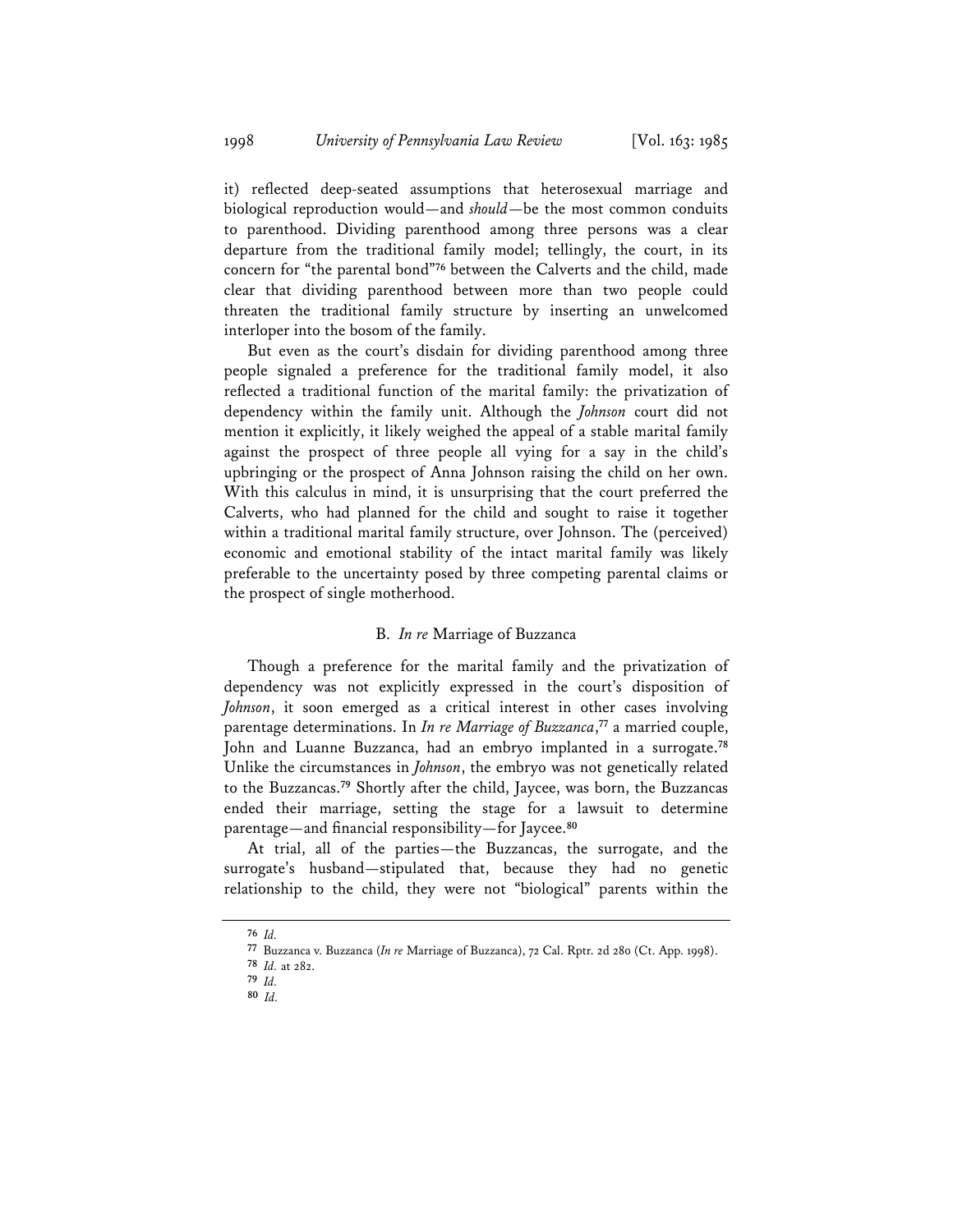meaning of the UPA.**<sup>81</sup>** Although Luanne Buzzanca claimed that she and John were the lawful parents under *Johnson*'s theory of intentional parenthood, John "disclaimed any responsibility" for the child, "financial or otherwise."**<sup>82</sup>** As the trial court explained, because John had not "contributed the sperm" and thus "had no biological relationship to the child," he was not the child's legal father and owed no obligations for the child's care and upkeep.**<sup>83</sup>** On this logic, the trial court reached "an extraordinary conclusion: Jaycee had *no* lawful parents."**<sup>84</sup>**

On appeal, the intermediate court immediately invoked *Johnson*'s logic of intentional parenthood, using it to inform its own interpretation of the UPA's provisions.**<sup>85</sup>** According to the appellate court, the trial court had focused unduly on whether there was a biological relationship between John and Jaycee, completely neglecting "the substantial and well-settled body of law holding that there are times when *fatherhood* can be established by *conduct* apart from giving birth or being genetically related to a child."**<sup>86</sup>** In the appellate court's view, although the Buzzancas were genetically unrelated to Jaycee, their intentions and conduct provided a basis for vesting them with the rights and obligations of parenthood.**<sup>87</sup>** Accordingly, Luanne Buzzanca was the child's lawful mother because she "caused Jaycee's conception and birth by initiating the surrogacy arrangement."**<sup>88</sup>** And if Luanne was Jaycee's mother, then John, her husband at the time of the surrogacy agreement and implantation, was the legal father.**<sup>89</sup>**

In reaching this conclusion, the appellate court analogized the Buzzancas' circumstances to the statutory provisions concerning artificial insemination in the context of an intact marriage. By the UPA's terms, "[i]f, under the supervision of a licensed physician and surgeon and with the consent of her husband, a wife is inseminated artificially with semen donated by a man not her husband, the husband is treated in law as if he were the natural father of a child thereby conceived."**<sup>90</sup>** Analogizing surrogacy

**<sup>81</sup>** *Id.* **<sup>82</sup>** *Id.*

**<sup>83</sup>** *Id.*

**<sup>84</sup>** *Id.*

**<sup>85</sup>** *See id.* ("The same rule which makes the husband the lawful father of a child born because of his consent to artificial insemination should be applied here—by the same parity of reasoning that guided our Supreme Court in [ *Johnson*]—to both husband and wife.").

**<sup>86</sup>** *Id.* (second emphasis added).

**<sup>87</sup>** *Id.*

**<sup>88</sup>** *Id.* at 291.

**<sup>89</sup>** *See id.* ("John caused Jaycee's conception every bit as much as if things had been done the old-fashioned way." (citation omitted)).

**<sup>90</sup>** CAL. FAM. CODE § 7613(a) (West 1994).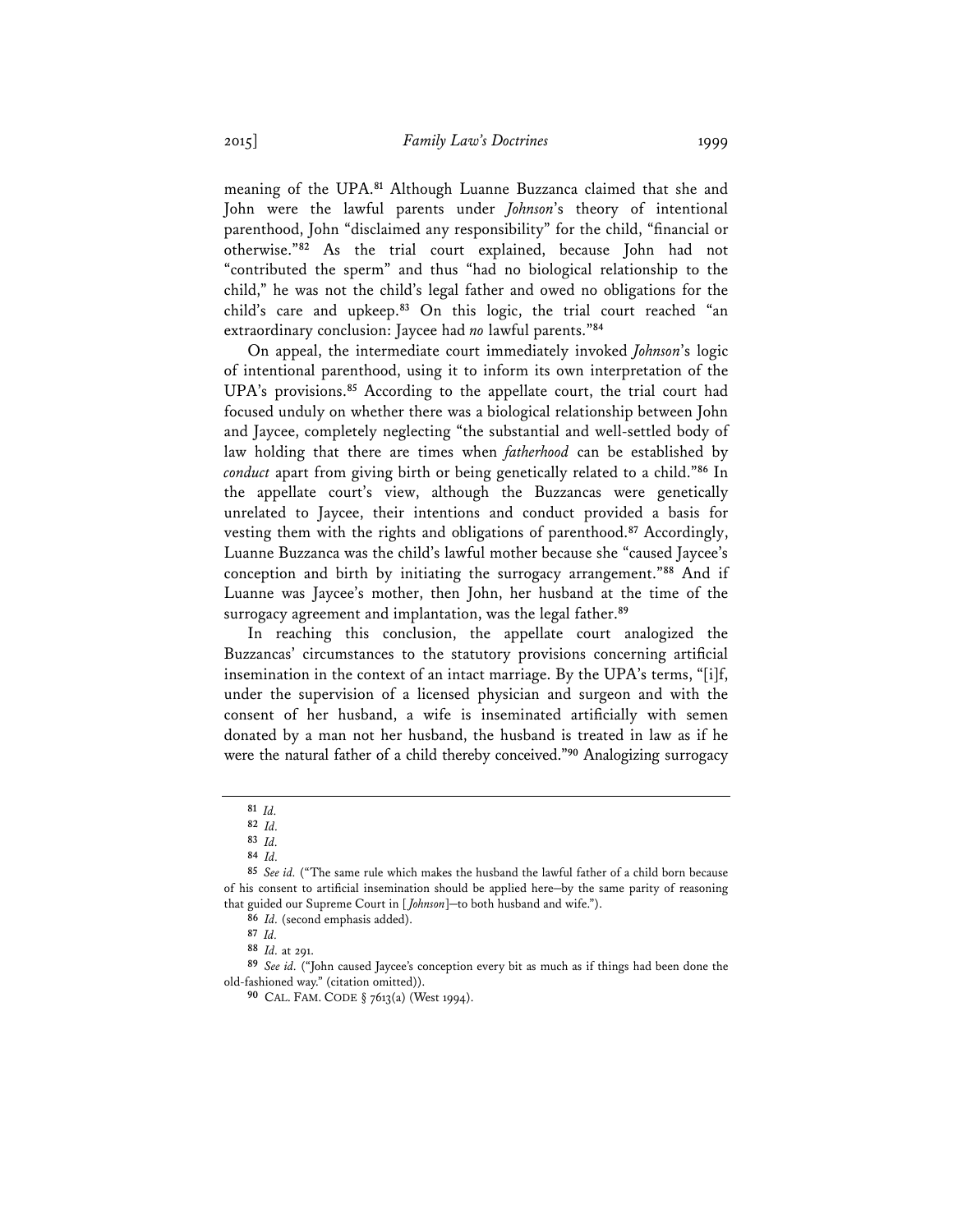to artificial insemination and invoking the traditional marital presumption, the appellate court concluded that in a situation involving "a man and woman who were married at the time of conception and signing of the surrogacy agreement," the rights and obligations of parenthood could attach, even in the absence of a biological connection.**<sup>91</sup>**

But even as the *Buzzanca* court wedded the logic of intentional parenthood to statutory presumptions that were informed by marriage and marital conduct,**<sup>92</sup>** it also prioritized more quotidian concerns. Recall that the trial court reached the "extraordinary" conclusion that Jaycee was a "legal orphan" with no parents.**<sup>93</sup>** The intermediate appellate court immediately identified the flaw in this logic. With no lawful parents, the child—and the burden of her upkeep—would "fall on the taxpayers."**<sup>94</sup>** It is little wonder that the *Buzzanca* court blended the UPA's marital presumptions with *Johnson*'s intentional parenthood doctrine to avoid the unappealing outcome of a child left dependent on the state for her upkeep. After all, as the *Buzzanca* court noted, the UPA's provisions were promulgated with an eye toward ensuring "that parents will live up to their support obligations," rather than "leaving the task to the taxpayers."**<sup>95</sup>**

## C. *In re* Nicholas H. *and In re* Karen C.

As in *Buzzanca*, the prospect of a child dependent on the state for his care and provision informed the court's disposition of *In re Nicholas H*. **<sup>96</sup>** In many ways, *Nicholas H.* exemplified family law's functionalist turn, as the facts of the case perfectly captured the changing demographics of the family, as well as marriage's diminished role as a conduit to parenthood. The case involved Thomas and Kimberly, who had become a couple while Kimberly was pregnant by another man.**<sup>97</sup>** After the child, Nicholas, was born, Thomas and Kimberly lived together and raised Nicholas together,

**<sup>91</sup>** *Buzzanca*, 72 Cal. Rptr. 2d at 287 & n.11.

**<sup>92</sup>** The *Buzzanca* court's interpretation of the UPA's presumptions in tandem with *Johnson*'s notion of intentional parenthood was consistent with an earlier decision, *Moschetta v. Moschetta* (*In re Marriage of Moschetta*), 30 Cal. Rptr. 2d 893 (Ct. App. 1994). There, the court "decline[d] to enforce the traditional surrogacy contract . . . because to do so would mean we would have to ignore both the analysis used by our Supreme Court in *Johnson v. Calvert* and the adoption statute that requires a formal consent to a child's adoption by his or her birth mother." *Id.* at 901.

**<sup>93</sup>** *Buzzanca*, 72 Cal. Rptr. 2d at 282, 284.

**<sup>94</sup>** *Id.* at 284.

**<sup>95</sup>** *Id.* at 290.

**<sup>96</sup>** Alameda Cnty. Soc. Servs. Agency v. Kimberly H. (*In re* Nicholas H.), 46 P.3d 932 (Cal. 2002).

**<sup>97</sup>** *Id.* at 934.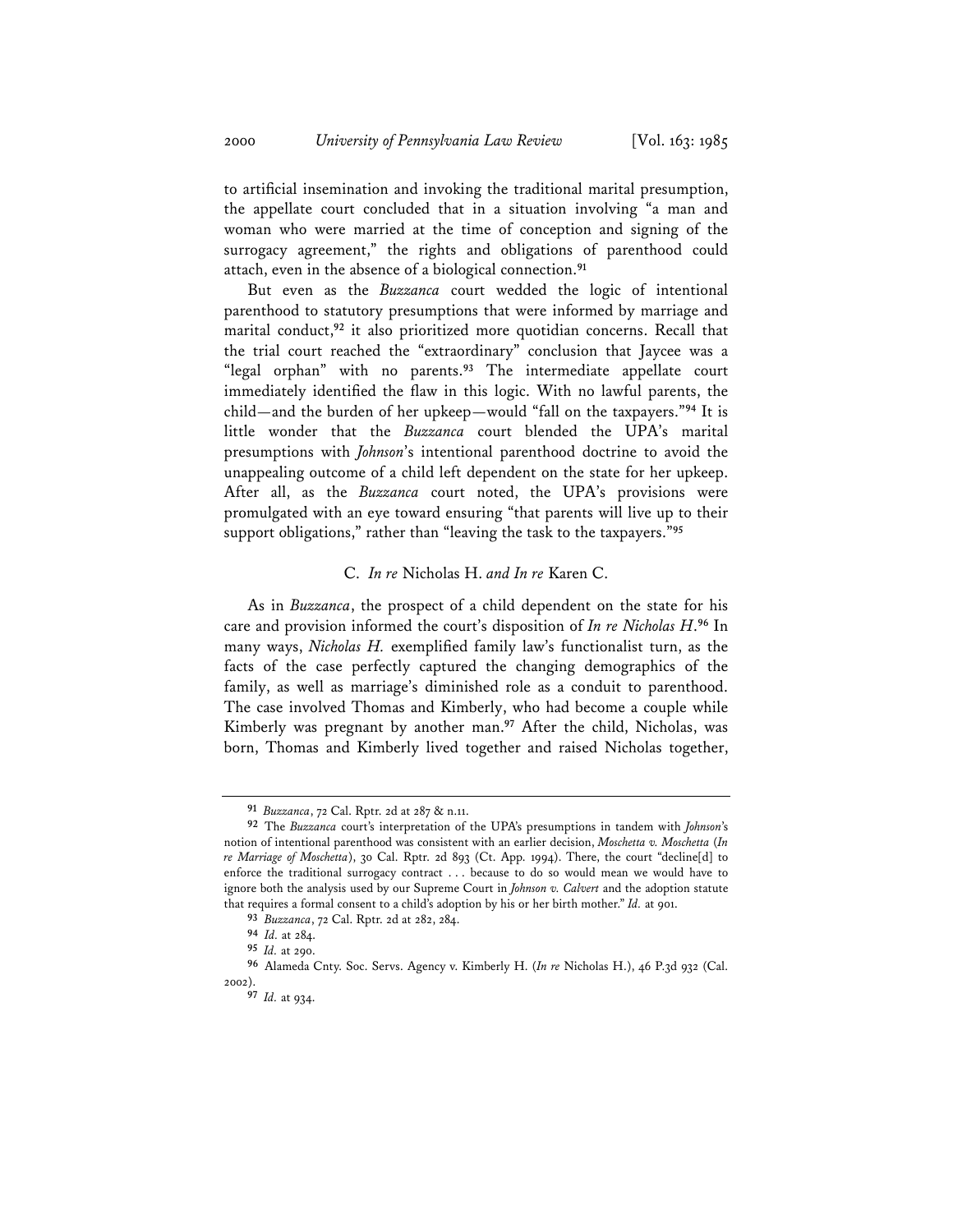though they never married.**<sup>98</sup>** In time, the relationship soured amidst Kimberly's drug use and incarceration, and episodes of domestic violence.**<sup>99</sup>** Because of Kimberly's instability, a juvenile court removed Nicholas from her care.**<sup>100</sup>** Thomas petitioned for custody of the boy, but Kimberly objected on the ground that because Thomas was not the boy's biological father, he could not claim parental rights.**<sup>101</sup>** Thomas conceded that he had no biological connection to Nicholas,**<sup>102</sup>** but argued that under section 7611(d) of California's UPA, "the father-son relationship he ha[d] developed with Nicholas qualified him as a presumed father."**<sup>103</sup>** The juvenile court credited Thomas' functionalist argument;**<sup>104</sup>** an intermediate appellate court, however, rejected the conduct-based claim to parentage because "the presumption set forth in section 7611 is a presumption that a man is the natural, biological father of the child in question."**<sup>105</sup>** Because Thomas admitted that he had no biological connection to Nicholas, the presumption established under section 7611(d) was, in the appellate court's view, rebutted.**<sup>106</sup>**

The California Supreme Court disagreed and reversed.**<sup>107</sup>** It explained that the intermediate appellate court erred in concluding that the absence of a biological connection between Thomas and Nicholas "necessarily rebutted [section 7611(d)'s] presumption."**<sup>108</sup>** Although section 7611(d)'s presumption *could* be rebutted by evidence that the claimant lacked a biological connection to the child, by the UPA's terms, such a rebuttal could be deployed only "in an appropriate action."**<sup>109</sup>** According to the court, the circumstances were not an appropriate action in which to rebut the presumption of parenthood.**<sup>110</sup>**

**<sup>105</sup>** *Nicholas H.*, 110 Cal. Rptr. 2d at 141.

**<sup>107</sup>** *Nicholas H.*, 46 P.3d at 934, 941.

**<sup>98</sup>** *Id.*

**<sup>99</sup>** *Id.* at 934-35.

**<sup>100</sup>** *Id.* at 935-36.

**<sup>101</sup>** *Id.*

**<sup>102</sup>** *Id.*

**<sup>103</sup>** Alameda Cnty. Soc. Servs. Agency v. Kimberly H. (*In re* Nicholas H.), 110 Cal. Rptr. 2d 126, 128 (Ct. App. 2001), *rev'd*, 46 P.3d 932 (Cal. 2002); *cf.* CAL. FAM. CODE § 7611(d) (West 1994) (providing that a man is presumed to be the natural father of a child if "[h]e receives the child into his home and openly holds out the child as his natural child").

**<sup>104</sup>** *See Nicholas H.*, 46 P.3d at 935 ("[T]he juvenile court found that the presumption under 7611(d) that Thomas was Nicholas's natural father had not been rebutted.").

**<sup>106</sup>** *Id.* at 142.

**<sup>108</sup>** *Id.* at 935.

**<sup>109</sup>** CAL. FAM. CODE § 7612(a) (West 1994).

**<sup>110</sup>** *Nicholas H.*, 46 P.3d at 934.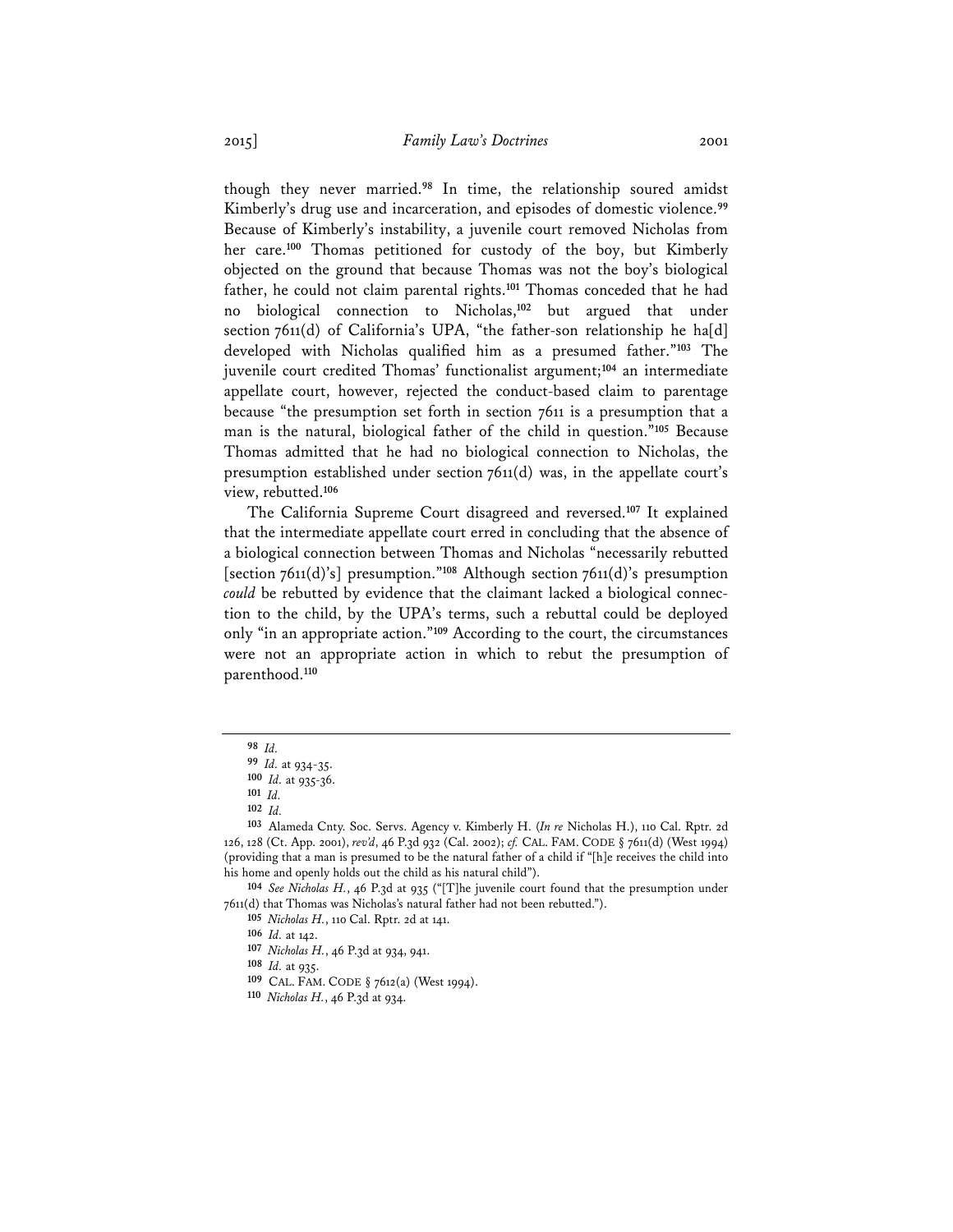But what made the circumstances inappropriate for rebutting the presumption of biological parenthood? As the court noted, Nicholas's biological parents were unavailable to care for him.**<sup>111</sup>** Unemployed and frequently homeless, Kimberly was "a frail reed for Nicholas to lean upon."**<sup>112</sup>** And while Kimberly had named a former partner, Jason, as Nicholas's biological father, "Jason ha[d] not come forward to affirm that claim, and, indeed, ha[d] not even been located."**<sup>113</sup>** In this regard, Thomas was "the constant in Nicholas's life."**<sup>114</sup>** Rebutting section 7611's presumption for lack of a biological connection would render Nicholas "fatherless and homeless."**<sup>115</sup>** Faced with the grim prospect of a child who would otherwise become a ward of the state, the court interpreted the UPA's provisions broadly enough to allow a man with no biological connections to establish paternity based solely on his conduct over time.**<sup>116</sup>**

A few months later, in *In re Karen C.*, **<sup>117</sup>** a California intermediate appellate court built upon *Nicholas H.*, applying its logic in a gender-neutral fashion to conclude that a woman who raised a child given to her at birth by another woman could similarly be the child's presumed parent under section 7611.**<sup>118</sup>** As in *Nicholas H*., the *Karen C.* court evinced a deep discomfort with the prospect of rejecting a claim of legal parenthood in circumstances where doing so would render the child a legal orphan.**<sup>119</sup>** At bottom, the court noted, "[t]he judicial determination of paternity is . . . a mixture of a search for genetic truth and the implementation of the strong public policies favoring marriage and family stability, and disfavoring labels of illegitimacy."**<sup>120</sup>** With these concerns in mind, a judgment establishing parentage need not be rooted in biological truths. To reach an optimal

**<sup>120</sup>** *Id.* at 680.

**<sup>111</sup>** *See id.* at 934 (discussing the "harsh result" that would ensue if the court based parentage solely on the biological relationship).

**<sup>112</sup>** *Id.* at 935.

**<sup>113</sup>** *Id.* at 936. **<sup>114</sup>** *Id.* at 935.

**<sup>115</sup>** *Id.* at 934.

**<sup>116</sup>** *See id.* at 941 (concluding that the California legislature, in enacting the UPA provisions allowing for the rebuttal of a man's presumed status as a natural father, was "unlikely to have had in mind an action like this . . . in which no other man claims parental rights to the child").

**<sup>117</sup>** L.A. Cnty. Dep't of Children & Family Servs. v. Leticia C. (*In re* Karen C.), 124 Cal. Rptr. 2d 677 (Ct. App. 2002).

**<sup>118</sup>** *See id.* at 680-81, 683 (summarizing *Nicholas H.*, determining that its "principles should apply equally to women," and vacating the lowers court's order denying the existence of a mother–child relationship).

**<sup>119</sup>** *See id.* at 679 (noting that "Karen has effectively been made an orphan" and therefore "she has an obvious interest in a legal determination of whether Leticia is her mother").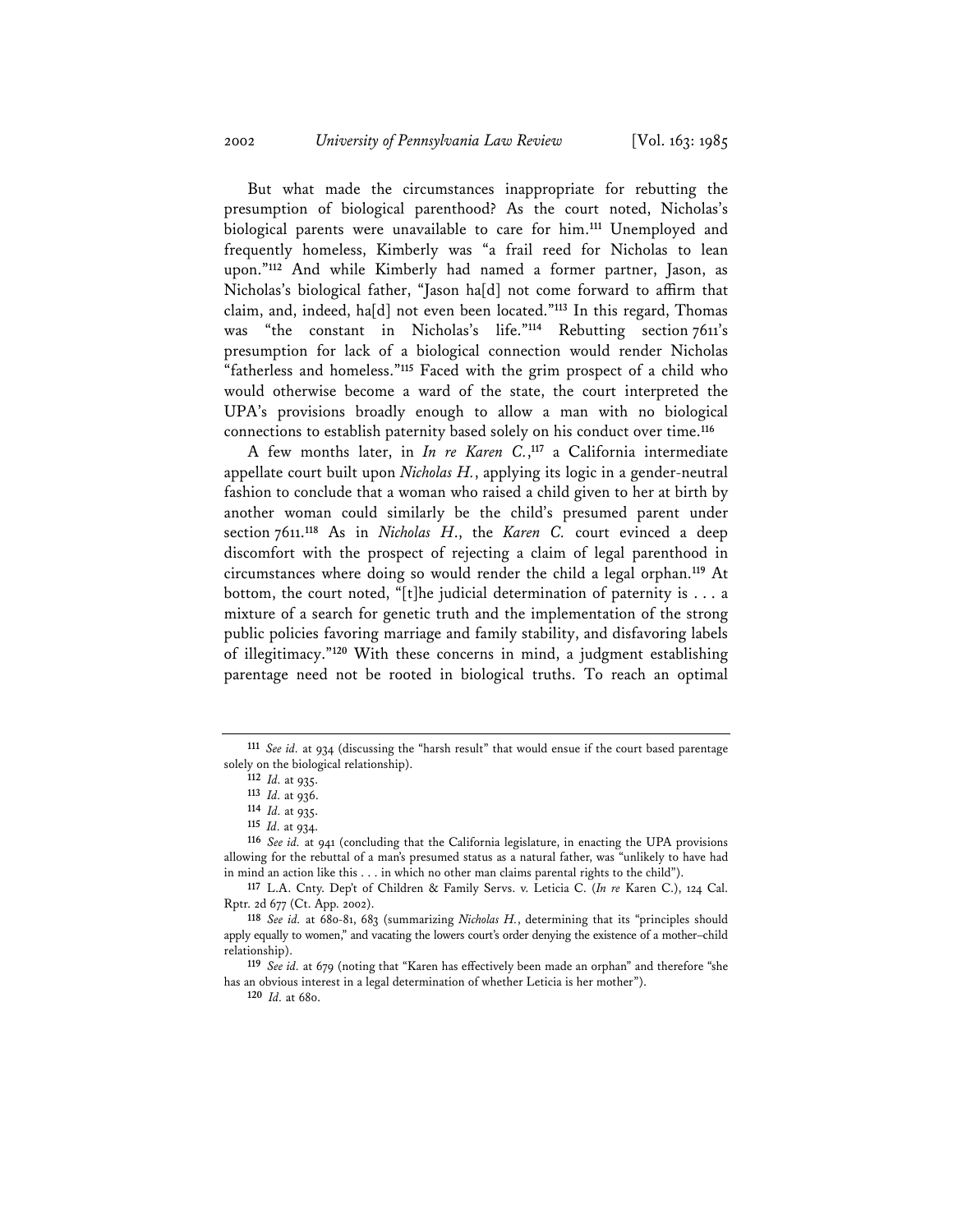outcome for the child and ensure the privatization of support, the determination of parenthood could, in some cases, "be a decretal fiction."**<sup>121</sup>**

### D. K.M. v. E.G. *and* Elisa B. v. Superior Court

Critically, both *Nicholas H.* and *Karen C.* were juvenile dependency cases, a posture that perhaps explains the courts' interest in establishing parenthood, even in the absence of a biological connection. In most dependency cases, the failure to identify an appropriate legal guardian will result in the child becoming a ward of the state. But even as the dependency context likely colored the decisions in *Nicholas H.* and *Karen C.*, the interpretations of the UPA that prevailed in those cases proved instructive outside of the dependency context—including in circumstances involving the parentage rights of same-sex couples.**<sup>122</sup>**

In *K.M. v. E.G.*, K.M. provided her ova so that they could be fertilized with sperm from an anonymous donor.<sup>123</sup> The resulting embryos were implanted in her lesbian partner, E.G., who became pregnant and carried the resulting twins to term.**<sup>124</sup>** When their relationship ended, E.G. argued that, despite the use of K.M.'s ova, the couple had undertaken IVF with the understanding that E.G. would be the sole parent of any resulting children.**<sup>125</sup>** Indeed, as the Court of Appeal noted, California's version of the UPA specifically provided for the prospect of single motherhood by extinguishing the parental claims of anonymous sperm donors who provided genetic material for artificial insemination.**<sup>126</sup>** On this view, the lower court concluded that K.M. was akin to an anonymous sperm donor, who under section 7613(b) was not considered "the natural [parent] of a child thereby conceived."**<sup>127</sup>**

K.M., by contrast, claimed that regardless of the law's provisions for single parenthood, she and E.G. planned to raise any resulting children together**<sup>128</sup>**—indeed, they *had* raised their children together until their

**<sup>121</sup>** *Id.* 

**<sup>122</sup>** *See infra* notes 123-168 and accompanying text.

**<sup>123</sup>** 117 P.3d 673, 676 (Cal. 2005).

**<sup>124</sup>** *Id.* **<sup>125</sup>** *Id.* at 676.

**<sup>126</sup>** *See id.* at 677 (noting that the Court of Appeal observed that "the status of K.M. . . . . is consistent with the status of a sperm donor under the [Uniform Parentage Act], i.e., treated in law as if he were not the natural father of a child thereby conceived" (omission and alteration in original)); *see also* CAL. FAM. CODE § 7613(b) (West 2004) ("The donor of semen provided to a licensed physician and surgeon for use in artificial insemination of a woman other than the donor's wife is treated in law as if he were not the natural father of a child thereby conceived.").

**<sup>127</sup>** *See supra* note 126.

**<sup>128</sup>** *K.M.*, 117 P.3d at 679.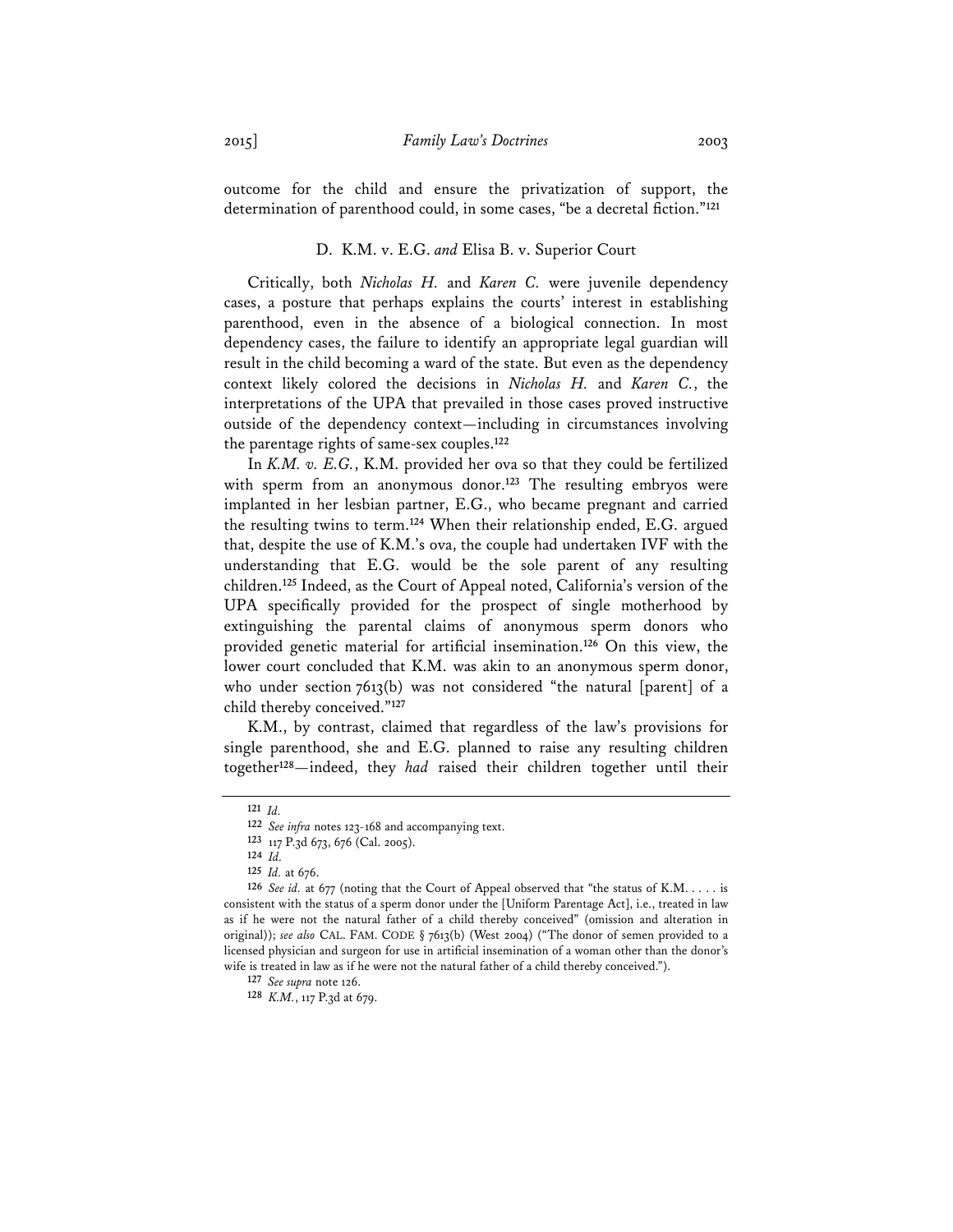relationship ended.**<sup>129</sup>** In this regard, K.M. not only had a biological connection to the children E.G. had birthed, she also had received them into her home and held them out as her own. Accordingly, K.M. argued that she was a parent under both the doctrine of intentional parenthood established in *Johnson* and section 7611(d) of the California UPA.**<sup>130</sup>**

At trial and on the initial appeal, the courts credited E.G.'s interpretation of the statute.**<sup>131</sup>** Those courts held that K.M.'s status "was analogous to that of a sperm donor, who is treated as a legal stranger to a child."**<sup>132</sup>** Neither court made much of K.M.'s claim that she was a presumed parent under section 7611(d) because she had received the children into her home and held them out as her natural children.**<sup>133</sup>** Nor did the lower courts entertain K.M.'s argument that she and E.G. had intended to parent the twins jointly and that E.G. was thus estopped from now denying K.M.'s claim to parenthood.**<sup>134</sup>** According to the Court of Appeal, "substantial evidence supports the trial courts [sic] factual finding that *only* E.G. intended to bring about the birth of a child whom she intended to raise as her own."**<sup>135</sup>**

The California Supreme Court, however, took a different approach, concluding that K.M. was a legal parent.**<sup>136</sup>** In so holding, it drew on past precedents interpreting California's UPA, including *Johnson* and *Buzzanca*. **<sup>137</sup>** As in *Johnson*, both K.M. and E.G. had biological connections to the children. K.M., who furnished ova for the IVF procedure, was the genetic mother, while E.G., who bore the children, was the gestational

**<sup>134</sup>** *See id.* at 677 (noting the Court of Appeal's conclusion that at the time of conception, both parties intended for E.G. to be the sole mother and parent, and therefore any changes to the agreement after the birth did not alter the original scheme).<br> $135$   $Id$ .

**<sup>129</sup>** *Id.* at 676-77.

**<sup>130</sup>** *Id.* at 677, 679; *see also* CAL. FAM. CODE § 7611(d) (West 2004) (presuming that one is a natural parent of a child if "[h]e receives the child into his home and openly holds out the child as his natural child").

**<sup>131</sup>** K.M. v. E.G., 13 Cal. Rptr. 3d 136, 139 (Ct. App. 2004), *rev'd*, 117 P.3d 673 (Cal. 2005).

**<sup>132</sup>** *K.M.*, 117 P.3d at 677.

**<sup>133</sup>** *See id.* at 683 ("The [trial] court further ruled that K.M. did not meet the statutory definition of a 'presumed' mother [under section 7611(d)] because she had failed to meet both prongs of the statutory test: receiving the children into her home, and holding them out as her natural children. Although K.M. had received the twins into her home, she had not held them out as her natural children . . . ." (citation omitted)); *id.* at 682 ("In light of our conclusion that section 7613(b) does not apply and that K.M. is the twins' parent (together with E.G.), based upon K.M.'s genetic relationship to the twins, we need not, and do not, consider whether K.M. is presumed to be a parent of the twins under [section  $7611(d)$ ] . . . .").

**<sup>135</sup>** *Id.* **<sup>136</sup>** *Id.* at 682.

**<sup>137</sup>** *See generally id.* at 678-82 (discussing California's UPA and its interpretation in these two cases).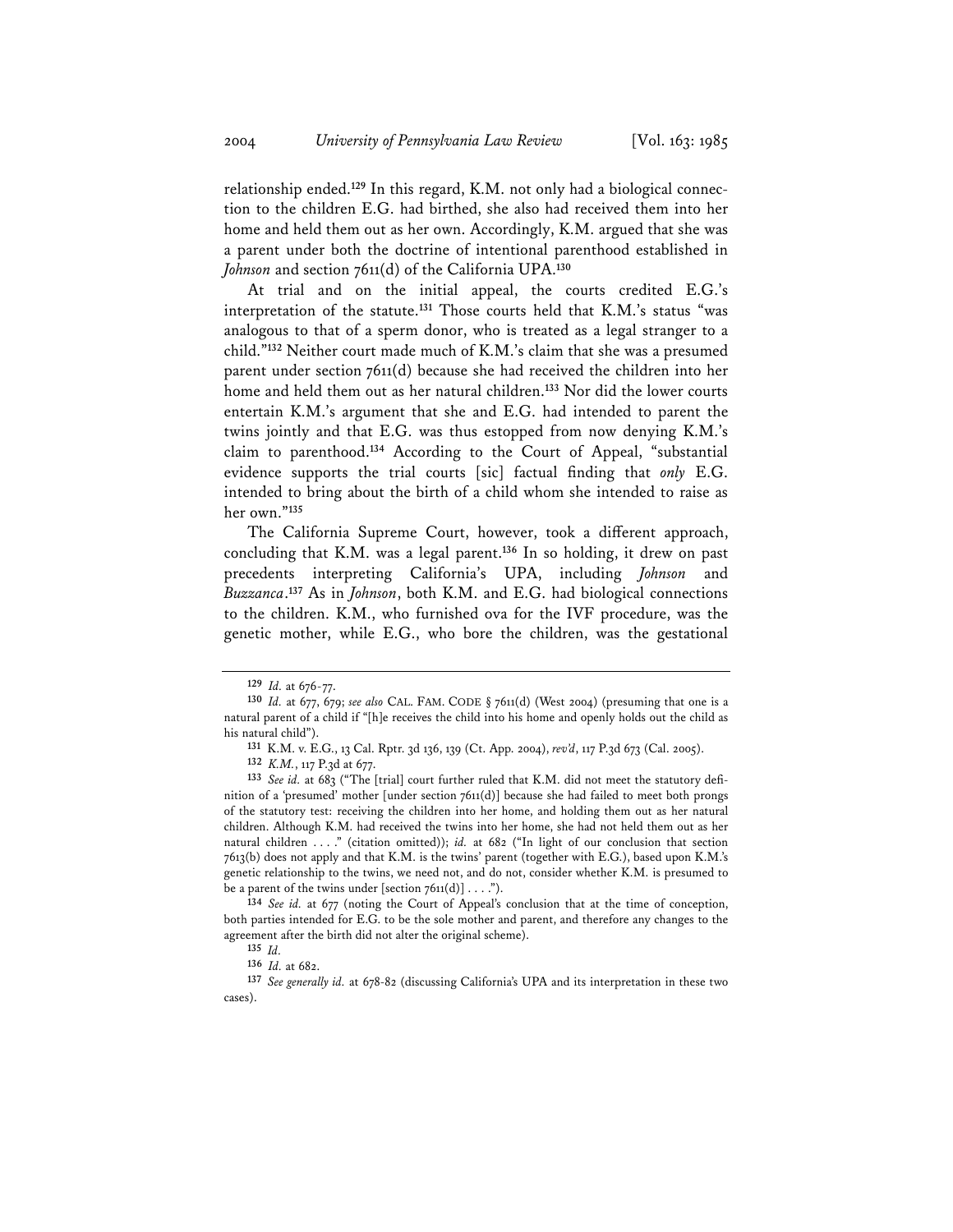mother.**<sup>138</sup>** Using *Johnson* as a template, the *K.M.* court shifted its focus from biology and genetics to examine the parties' intentions.**<sup>139</sup>** In *Johnson*, as in *Buzzanca*, the fact that the couples were married at the time their children were conceived was crucial to the determination of parentage because it evinced their intent to procreate and parent jointly as a couple.**<sup>140</sup>** The facts of *K.M.* seemed similar. Although K.M. and E.G. were ineligible to marry in California, they were registered as domestic partners under a municipal domestic partnership scheme**<sup>141</sup>**—a fact that, for the court, underscored the way in which the couple functioned as a traditional family and "intended to produce a child that would be raised in their own home."**<sup>142</sup>** With *Johnson* and *Buzzanca* as guides, the *K.M.* court relied on biology and genetics, filtered through the lens of intent, to declare *both* K.M. and E.G. to be mothers under the UPA.**<sup>143</sup>**

But irrespective of intent to procreate and jointly parent in a committed, state-recognized relationship, there were other reasons that counseled in favor of recognizing K.M. as a parent—reasons that required the court to retreat from an important aspect of its decision in *Johnson*. Recall that the *Johnson* court roundly dismissed Anna Johnson's claim of maternity in favor

**<sup>138</sup>** *See id.* at 678 ("K.M. asserts that she is a parent of the twins because she supplied the ova that were fertilized in vitro and implanted in her lesbian partner . . . .").

**<sup>139</sup>** *See id.* at 679 ("The circumstances of the present case are not identical to those in *Johnson*, but they are similar in a crucial respect; both the couple in *Johnson* and the couple in the present case intended to produce a child that would be raised in their own home.").

**<sup>140</sup>** *See* Johnson v. Calvert, 851 P.2d 776, 778 (Cal. 1993) (en banc) (emphasizing that the parents were a married couple who sought to raise a child together within their marriage); Buzzanca v. Buzzanca (*In re* Marriage of Buzzanca), 72 Cal. Rptr. 2d 280, 282 (Ct. App. 1998) (emphasizing the mother's and father's consent as the basis for their legal-parent status in cases of both artificial insemination and birth by surrogate mothers). **141** For a discussion of California municipal domestic partnership schemes, see Melissa

Murray, *Paradigms Lost: How Domestic Partnership Went from Innovation to Injury*, 37 N.Y.U. REV. L. & SOC. CHANGE 291, 294-300 (2013) [hereinafter Murray, *Paradigms Lost*].

**<sup>142</sup>** *K.M.*, 117 P.3d at 679. In truth, the court made much—perhaps too much—out of the parties' registered partnership. As I have explained elsewhere, municipal domestic partnerships are not—and were not—equivalents of marriage. *See* Murray, *Paradigms Lost*, *supra* note 141, at 295 (noting that municipal domestic partnership schemes "were not necessarily intended to be close approximations of marriage"). In most cases, these municipal regimes offered a modest complement of benefits—not the full panoply of benefits and expectations attendant to marriage. *Id.* Indeed, E.G. argued that she and K.M. had entered into the municipal domestic partnership solely for the purpose of providing K.M. access to E.G.'s gym membership. Respondent's Answer Brief on the Merits at 3, K.M. v. E.G., 117 P.3d 673 (Cal. 2005) (No. 02-0777).

**<sup>143</sup>** *See K.M*., 117 P.3d at 681 (concluding that K.M. and E.G.'s parental claims are "not mutually exclusive" because "K.M. does not claim to be the twins' mother *instead* of E.G., but *in addition to* E.G."); *see also id.* at 682 (concluding that section 7632 does not permit a "woman who supplies ova to be used to impregnate her lesbian partner . . . [to] waive her responsibility to support that child").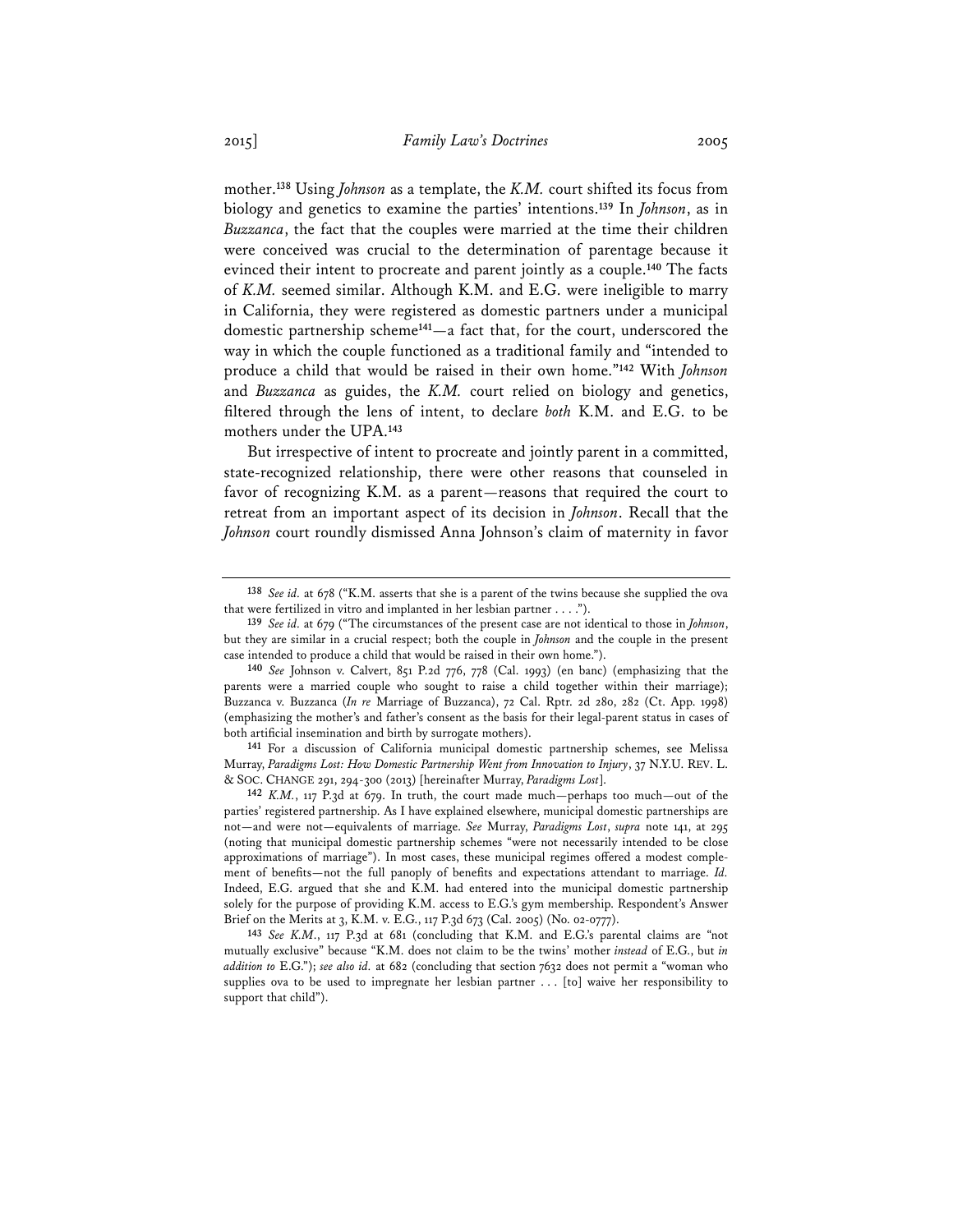of Crispina Calvert's.**<sup>144</sup>** Confidently declaring that "California law recognizes only one natural mother,"**<sup>145</sup>** the *Johnson* court "rejected the suggestion that . . . the child could have two mothers."**<sup>146</sup>** Instead, it relied on intent to decide between the two women's competing claims.**<sup>147</sup>**

In *K.M.*, the court beat a hasty retreat from *Johnson*'s categorical imperative.**<sup>148</sup>** Although *Johnson* cautioned against recognizing two mothers, the *K.M.* court made clear that this logic was inapt in circumstances involving same-sex partners.**<sup>149</sup>** As the court explained, "our decision in *Johnson* does not preclude a child from having two parents both of whom are women."**<sup>150</sup>** Thus while *Johnson* resisted finding more than two parents, *K.M.* resisted finding fewer.

Although *K.M.* departed from *Johnson* by finding two mothers, the court's logic was consistent with the longstanding interest in ensuring a stable family and stable, private sources of financial support for children. This factor was less explicit in *K.M.* than in *Buzzanca*, *Nicholas H.*, and *Karen C.*, where the courts were faced with the prospect of children who would be wards of the court. In *K.M.*, the financial circumstances were not nearly as dire.**<sup>151</sup>** Nevertheless, it is worth noting that the *K.M.* court had two options: it could either determine that K.M. was a parent, thus providing the children with two parents (and two sources of support), or it could credit E.G.'s reading of the UPA, which established her as the sole parent of—and sole source of support for—her children.**<sup>152</sup>**

Given the connections between determining parentage and securing private sources of support for children, it is perhaps unsurprising that the *K.M.* court decided the case in a manner that ensured two parents—and two sources of support—rather than one. In this way, the determination of parentage was as much about attaching obligations as it was about

**<sup>144</sup>** *See Johnson*, 851 P.2d at 782 (finding Anna's biological connection insufficient to establish a "mother and child relationship").

**<sup>145</sup>** *Id.* at 781.

**<sup>146</sup>** *K.M.*, 117 P.3d at 681 (discussing *Johnson*); *cf. id.* (distinguishing *Johnson*'s facts and holding that "K.M.'s parentage is determined by the usual provisions of the UPA").

**<sup>147</sup>** *See Johnson*, 851 P.2d at 782 (relying on the "parties' intentions as manifested in the surrogacy agreement" to determine maternity).

**<sup>148</sup>** *See K.M.*, 117 P.3d at 681 (noting that the "*Johnson* intent test does not apply when '[t]here is no "tie" to break'" (quoting Moschetta v. Moschetta (*In re* Marriage of Moschetta), 30 Cal. Rptr. 2d 893, 896 (Ct. App. 1994))).

**<sup>149</sup>** *See id.* (noting that the facts were distinguishable from *Johnson* because "both K.M. and E.G. can be the children's mothers").

**<sup>150</sup>** *Id.* (quoting Elisa B. v. Superior Court, 117 P.3d 660, 666 (Cal. 2005)).

**<sup>151</sup>** As an initial matter, *K.M.* was not a dependency case.

**<sup>152</sup>** *K.M.*, 117 P.3d at 682 (prioritizing the child's right to support and concluding that a parent cannot sign a "waiver [that] effectively cause[s] that woman to relinquish her parental rights").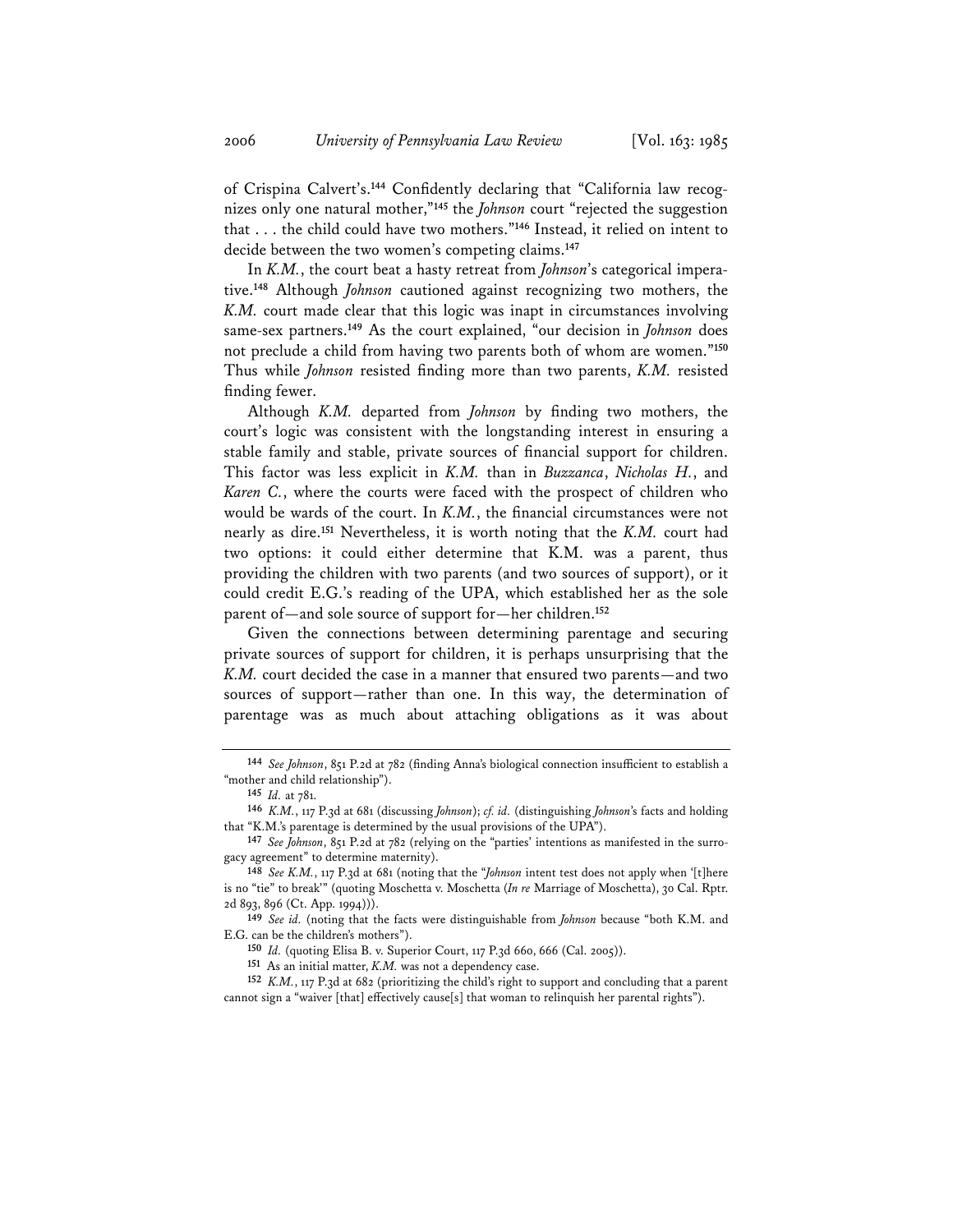establishing rights. Furthermore, in choosing to credit K.M.'s reading of the UPA and the extant case law over E.G.'s interpretation, the court subordinated a reading of the UPA that enabled the creation of single-parent families in favor of a broader public policy that prioritized the two-parent family and the privatization of support.

The interest in encouraging two-parent families and facilitating the privatization of support was even more explicit in *Elisa B. v. Superior Court*, **<sup>153</sup>** which the California Supreme Court heard as a companion case to *K.M.* In *Elisa B.*, Elisa and Emily were committed partners who wished to raise a family together.**<sup>154</sup>** Using Emily's ova and donor sperm, the couple pursued IVF and Emily eventually gave birth to twins.**<sup>155</sup>** After their children were born, the couple organized their household along traditional lines.**<sup>156</sup>** Emily left the workforce to remain at home, while Elisa worked to support the family.**<sup>157</sup>** Within a few years, however, the couple ended their relationship. Although Emily continued to support the household for a time, she eventually lost her job and was no longer able to contribute financially.**<sup>158</sup>** In order to support her children, Emily filed for public assistance.**<sup>159</sup>** When the county filed suit against Elisa to hold her financially responsible for the children, Elisa argued that she was not a legal parent because she was not biologically related to the twins.**<sup>160</sup>**

The California Supreme Court thought otherwise. Relying on its decision in *Nicholas H.*, the court held that Elisa was a legal parent under section 7611(d) of the UPA because "she received the children into her home and openly held them out as her natural children."**<sup>161</sup>** Critically, the couple's marriage-like relationship furnished the backdrop against which the court determined that Elisa was a lawful parent with attendant child support obligations. As the court explained, the couple

introduced each other to friends as their "partner," exchanged rings, opened a joint bank account, and believed they were in a committed relationship.

**<sup>153</sup>** 117 P.3d 660 (Cal. 2005).

**<sup>154</sup>** *Id.* at 663.

**<sup>155</sup>** *Id.* **<sup>156</sup>** *See id.* (explaining that the couple decided that Emily would be the "stay-at-home mother" and Elisa the "primary breadwinner").

**<sup>157</sup>** *Id.* **<sup>158</sup>** *Id.* at 663-64; *see also id.* at 672 (Kennard, J., concurring) (noting that shortly after losing her job, Elisa informed Emily that "because she no longer had a full-time job she could not continue to support Emily and the twins").

**<sup>159</sup>** *Id.* at 672 (Kennard, J., concurring).

**<sup>160</sup>** *Id.* at 664 (majority opinion).

**<sup>161</sup>** *Id.* at 670.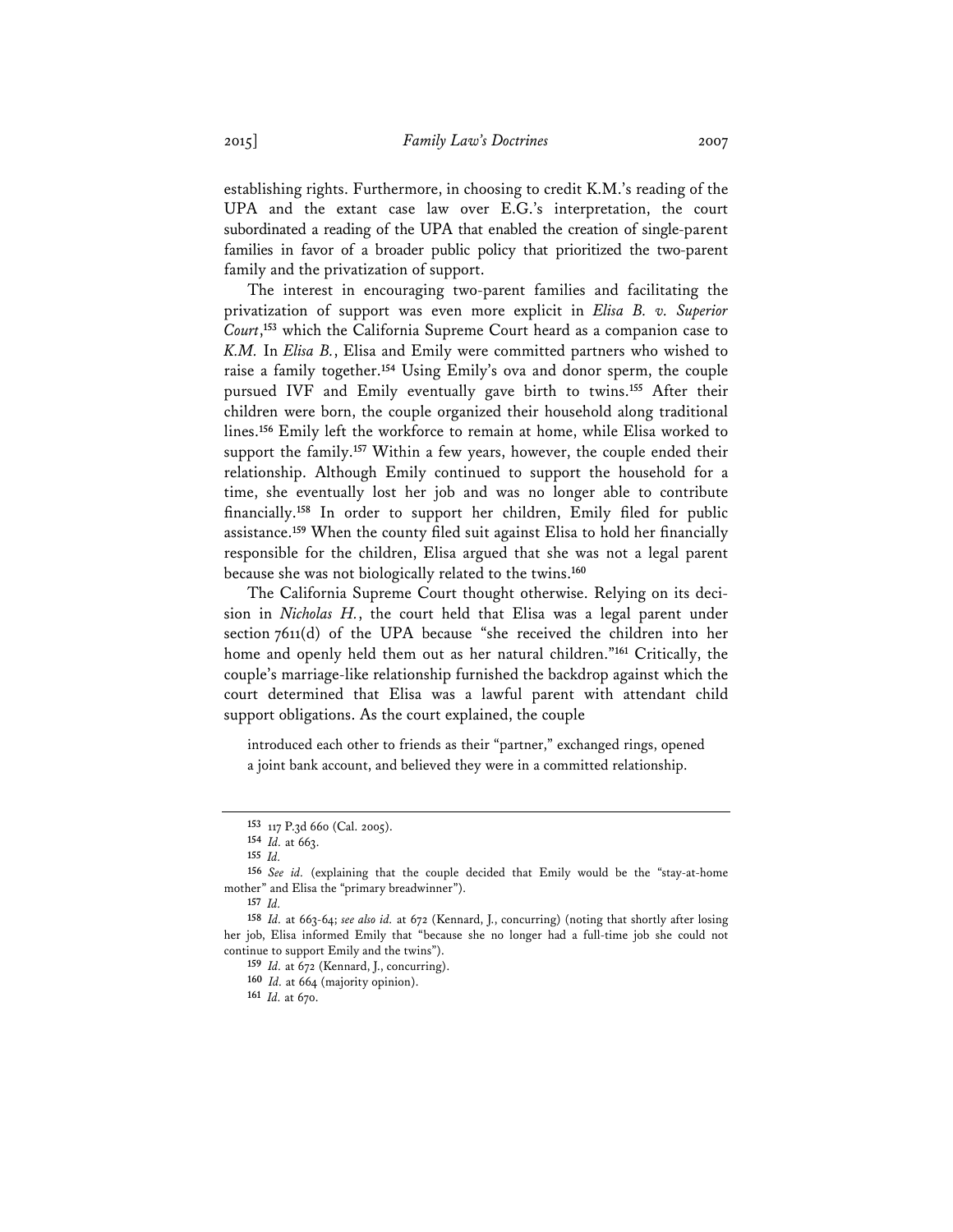Elisa and Emily discussed having children and decided that they both wished to give birth. Because Elisa earned more than twice as much money as Emily, they decided that Emily "would be the stay-at-home mother" and Elisa "would be the primary breadwinner for the family." At a sperm bank, they chose a donor they both would use so the children would "be biological brothers and sisters."**<sup>162</sup>**

For the court, Elisa's behavior in the context of a long-term, marriage-like relationship made clear that she and Emily had planned to have and raise children together. Regardless of the lack of a biological connection, Elisa's *behavior* signaled her intent to function as a parent.

In this respect, the circumstances of *Elisa B.* were consistent with those in *Nicholas H.*, where the court also concluded that biology was no barrier to determining parenthood in circumstances where the individual functioned in the manner of a parent in the context of a conjugal relationship.**<sup>163</sup>** But critically, the circumstances departed from *Nicholas H.* in a way that made the recognition of Elisa's parental status even more appropriate. The *Elisa B.* court observed that, unlike Thomas and Kimberly in *Nicholas H.*,

Elisa did not meet Emily after she was pregnant, but rather was in a committed relationship with her when they decided to have children together. Elisa actively assisted Emily in becoming pregnant, with the understanding that they would raise the resulting children together. Having helped cause the children to be born, and having raised them as her own, E[lisa] should not be permitted to later abandon the twins simply because her relationship with Emily dissolved.**<sup>164</sup>**

Thus, it was not just that Elisa had held the children out as her own, as Thomas had in *Nicholas H.* Rather, like the Calverts and the Buzzancas, Elisa and Emily deliberately had taken steps to conceive children and raise them as a family in the context of a long-term relationship. This, as much as her post-birth conduct, made Elisa a parent in the court's eyes. Just as John Buzzanca could not disclaim his obligations to Jaycee after consenting to the surrogacy arrangement,**<sup>165</sup>** Elisa could not now shirk her obligations to the children she helped create.

**<sup>162</sup>** *Id.* at 663.

**<sup>163</sup>** *Id.*; *cf.* Alameda Cnty. Soc. Servs. Agency v. Kimberly H. (*In re* Nicholas H.), 46 P.3d 932, 933 (Cal. 2002) (discussing a rebuttable presumption of parentage that arises when a man "receives a child into his home and openly holds the child out as his natural child").

**<sup>164</sup>** *Elisa B.*, 117 P.3d at 670.

**<sup>165</sup>** *See supra* notes 85-89 and accompanying text.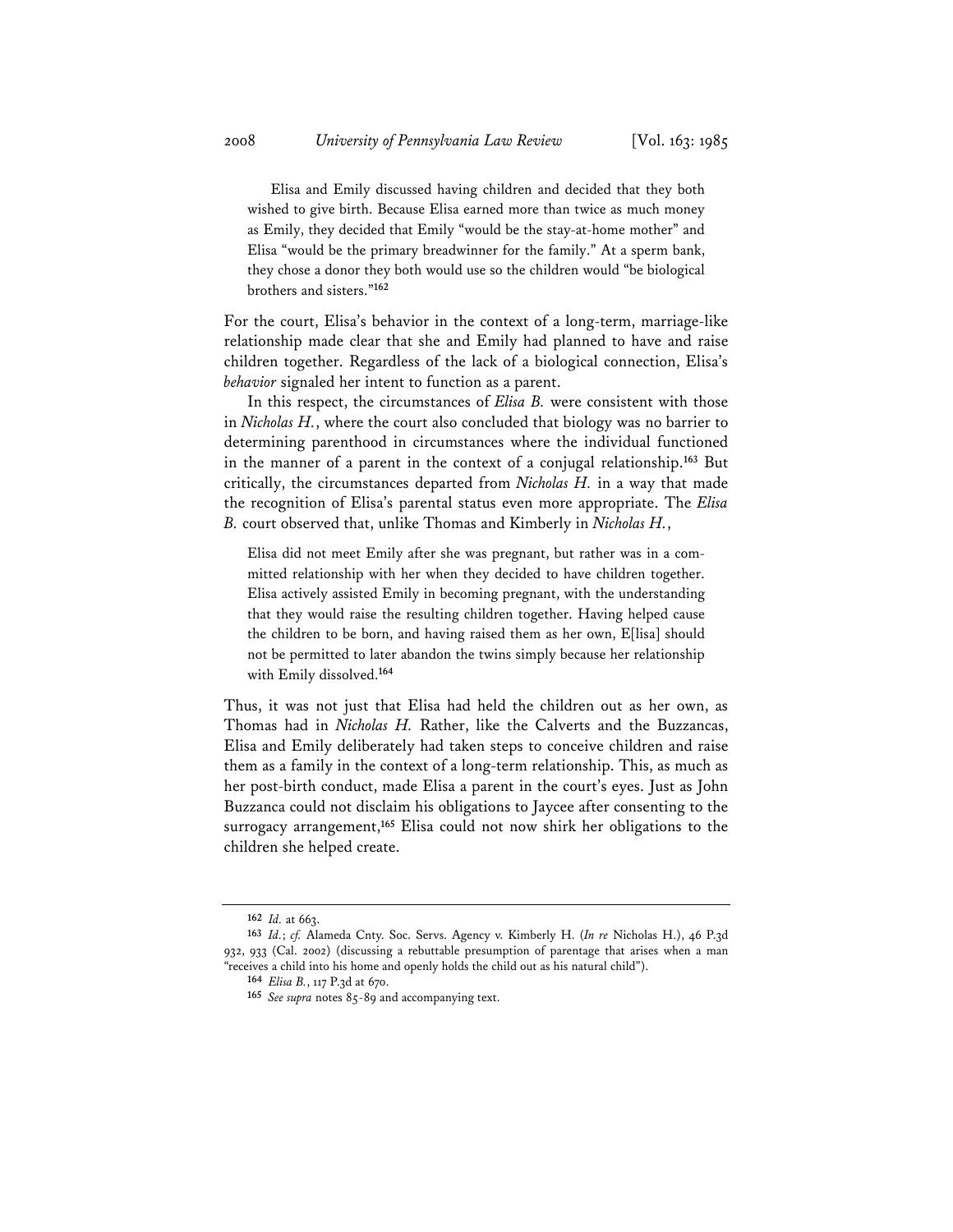Emily's precarious financial situation also weighed heavily in the court's decision. Tellingly, Emily and their children were dependent on public assistance.**<sup>166</sup>** Such circumstances were exactly what the UPA was promulgated to avoid. As the court explained, "the paternity presumptions are driven, not by biological paternity, but by the state's interest in the welfare of the child and the integrity of the family."**<sup>167</sup>** When the UPA was drafted, biological paternity provided the vehicle to further the state's interest in privatizing the welfare of children.**<sup>168</sup>** But as these cases suggest, over time, California courts constructed a model of parenthood that was not dependent on biology alone. This model of parenthood was not only more expansive in its understanding of parenthood, it offered multiple routes for privatizing dependency and attaching parental obligations of support.

#### E. Jason P. v. Danielle S*.*

The most recent case to consider the UPA's parentage provisions, *Jason P. v. Danielle S.*, **<sup>169</sup>** involved an unmarried couple who relied on assisted reproductive technology in their quest to become parents. Jason and Danielle tried to have a baby naturally, but after many complications, turned to IVF.**<sup>170</sup>** Shortly thereafter, Danielle moved out of the home she shared with Jason, purchased sperm from an anonymous sperm donor, and began "to pursue motherhood as a single mother."**<sup>171</sup>** She began by researching her rights as a "single mother by choice,"**<sup>172</sup>** learning that under California law, "a man who gives his sperm for artificial insemination is never treated in the law as though he is the father."**<sup>173</sup>** Eventually, however, the couple reconciled and Jason gave Danielle a letter explaining that although "he was not ready to be a father," Danielle "had his blessing" to use his sperm to conceive "as long as she did not tell others."**<sup>174</sup>** With these

**<sup>166</sup>** *Elisa B.*, 117 P.3d at 672 (Kennard, J., concurring).

**<sup>167</sup>** *Id.* at 668 (majority opinion) (quoting Kern Cnty. Dep't of Human Servs. v. Monica G. (*In re* Salvador M.), 4 Cal. Rptr. 3d 705, 708 (Ct. App. 2003)).

**<sup>168</sup>** *See* Appleton, *Illegitimacy and Sex*, *supra* note 22, at 360 (noting that the identification and recognition of unmarried fathers paved the way for increased privatization of dependency).

**<sup>169</sup>** 171 Cal. Rptr. 3d 789 (Ct. App. 2014).

**<sup>170</sup>** *Id.* at 791.

**<sup>171</sup>** *Id.* **<sup>172</sup>** *Id.* The term "single mother by choice" has been popularized by the group "Single Mothers by Choice." For a discussion of the group and its aims, see SINGLE MOTHERS BY CHOICE, http://www.singlemothersbychoice.org (last visited May 12, 2015), *archived at* http://perma.cc/9WA7-TULR. For a critique of the group and its terminology, see Murray, *New Illegitimacy*, *supra* note 29, at 414-15.

**<sup>173</sup>** *Jason P.*, 171 Cal. Rptr. 3d at 791.

**<sup>174</sup>** *Id.* at 792.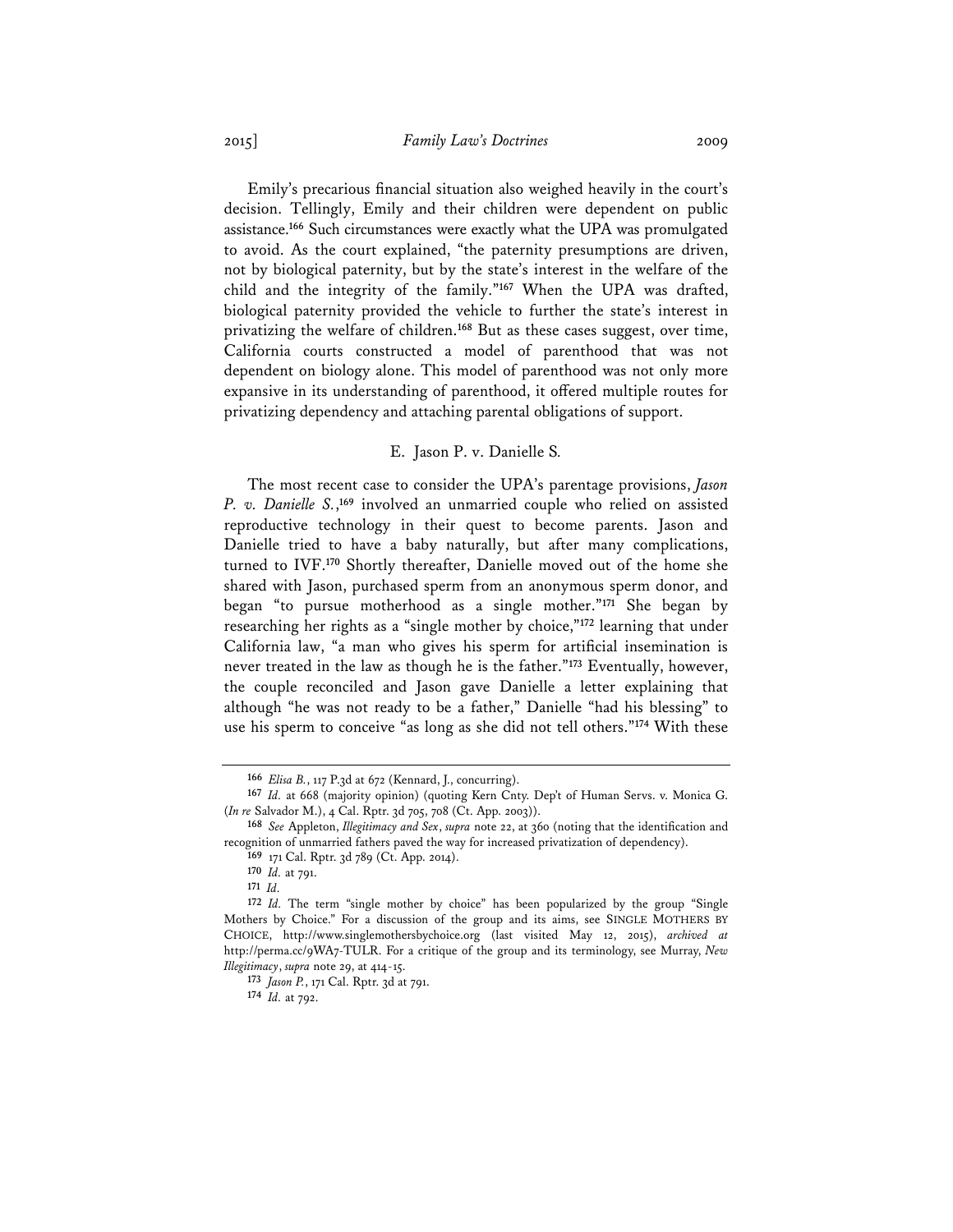caveats issued, Danielle used Jason's sperm to become pregnant via IVF.**<sup>175</sup>** Their son, Gus, was born in December 2009.**<sup>176</sup>** According to Jason, the couple raised Gus together, and Jason publicly assumed a paternal role in Gus's life until 2012, when Danielle ended the relationship.**<sup>177</sup>**

When the relationship ended, Jason petitioned to establish his parental rights.**<sup>178</sup>** Danielle objected, arguing that under section 7613(b), Jason was a sperm donor and therefore ineligible to be legally recognized as Gus's father.**<sup>179</sup>** In response, Jason contended, among other things, that section 7613(b) did not apply to a man who was in a relationship with the woman who was using his sperm to conceive via IVF.**<sup>180</sup>** He further argued that he was a presumed parent under section 7611(d) because he had taken Gus into his home and held him out to others as his natural child.**<sup>181</sup>**

In rendering its decision, the trial court relied on an earlier California appellate decision, *Steven S. v. Deborah D.***<sup>182</sup>** There, a biological father was denied the opportunity to establish paternity because, although he had been in a relationship with the child's mother, the child was conceived using sperm that he had provided to a licensed physician for the purpose of artificially inseminating the mother.**<sup>183</sup>** According to the *Jason P.* trial court, the facts in *Jason P.* were consistent with those of *Steven S.*, in that "Jason's semen was provided to a licensed physician and surgeon, that Gus was conceived through IVF using Jason's sperm, and that [Jason] and Danielle were never married."**<sup>184</sup>** According to the trial court, these facts, taken together, "conclusively established that section 7613(b) applies."**<sup>185</sup>** Because section 7613(b) was the "exclusive means of determining paternity in cases involving sperm donors and unmarried women," the trial court held that Jason could not establish paternity as a presumed parent under section 7611(d).**<sup>186</sup>**

**<sup>178</sup>** *Id.* at 791.

**<sup>175</sup>** *Id.* **<sup>176</sup>** *Id.* **<sup>177</sup>** *See id.* (describing the evidence that Jason presented concerning his involvement in Gus's upbringing during the first years of the child's life).

**<sup>179</sup>** *Id.*

**<sup>180</sup>** *Id.*; *see also id.* at 792-93 (describing the trial court's rejection of "Jason's argument that section 7613(b) does not apply").

**<sup>181</sup>** *Id.* at 791-93.

**<sup>182</sup>** 25 Cal. Rptr. 3d 482 (Ct. App. 2005).

**<sup>183</sup>** *Id.* at 484.

**<sup>184</sup>** *Jason P.*, 171 Cal. Rptr. 3d at 792.

**<sup>185</sup>** *Id.* **<sup>186</sup>** *Id.* at 793.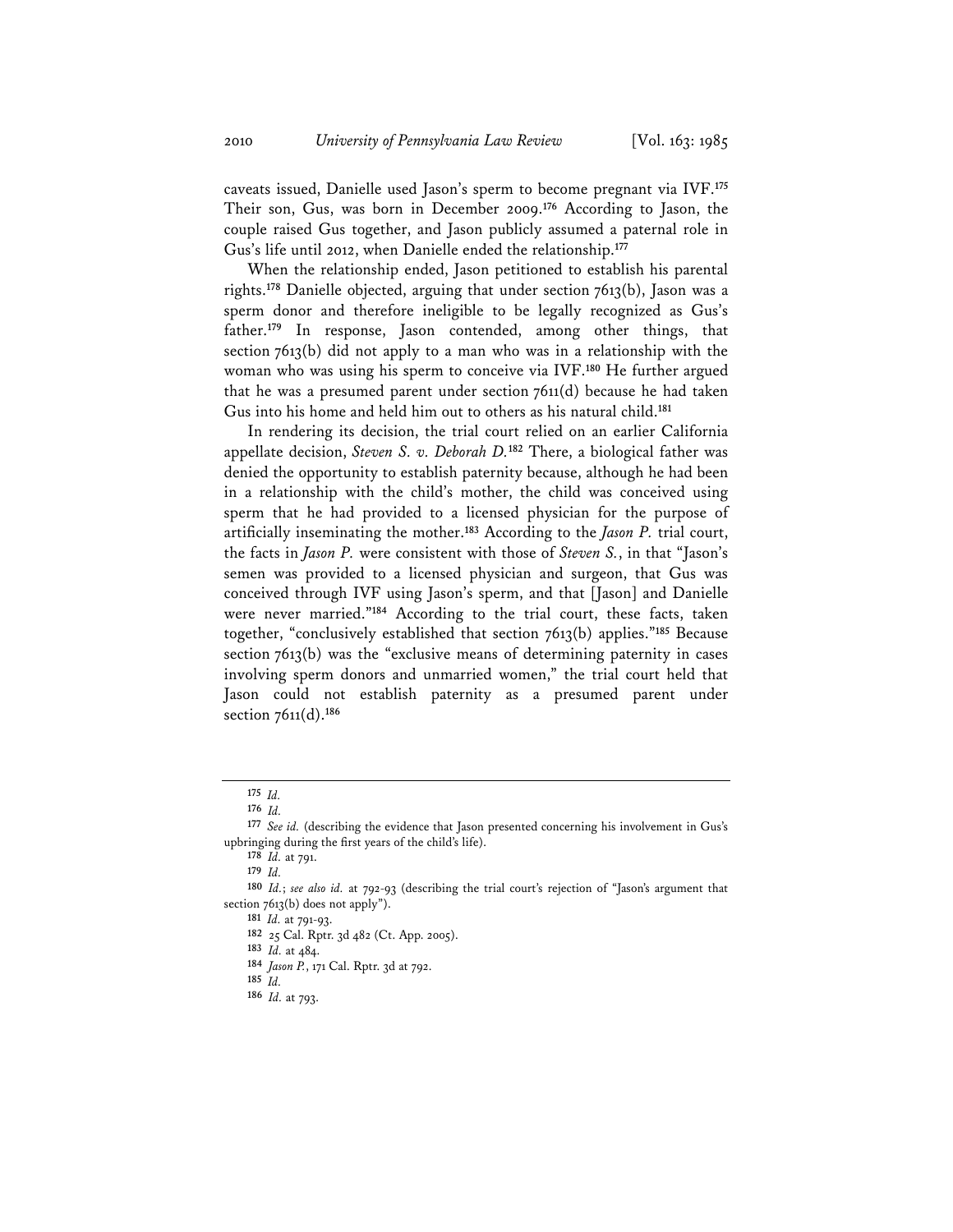On appeal, Jason contended that sections 7613(b) and 7611(d) operated as independent grounds for establishing paternity.**<sup>187</sup>** By this logic, even if section 7613(b) applied, Jason could still establish paternity under section 7611(d).**<sup>188</sup>** Danielle, however, contended that, in keeping with the decision in *Steven S.*, Jason, as a mere sperm donor, was precluded from establishing parentage "under any theory."**<sup>189</sup>** The appellate court disagreed, noting that in *Steven S.*, the "only issue ... was whether section 7613(b) applied when the sperm donor is an intimate friend and sexual partner of the mother."**<sup>190</sup>** The *Steven S.* court did not confront the question "whether section 7613(b) precluded a finding of parentage under section 7611 or any other theory."**<sup>191</sup>**

The critical question, then, was whether the two provisions interacted in such a way that the application of one provision necessarily precluded application of the other. Although prior decisions had not offered the opportunity to consider sections 7613(b) and 7611(d) in tandem, nothing established that the two provisions were mutually exclusive. Indeed, the *Jason P.* court concluded, reading the two provisions together, "with reference to the entire scheme of law,"**<sup>192</sup>** would "promote rather than defeat the [UPA's] general purpose, . . . avoiding a construction that would lead to absurd consequences."**<sup>193</sup>** According to the court, section 7613(b) had been drafted for the purpose of allowing women, whether married or unmarried, to conceive via artificial insemination "without fear that the [sperm] donor may claim paternity."**<sup>194</sup>** Just as important, the provision "provided men with a statutory vehicle for donating semen to married and unmarried women alike without fear of liability for child support."**<sup>195</sup>**

By contrast, section 7611's presumptions were drafted for the purpose of "distinguish[ing] between those fathers who have entered into some familial relationship with the mother and child and those who have not."**<sup>196</sup>** Unlike section 7613, which recognized that biology could be the basis of a parental relationship (and thus sought to deny parentage in circumstances involving sperm donors), section 7611 was guided by the understanding that "[a]

**<sup>187</sup>** *Id.* **<sup>188</sup>** *Id.*

**<sup>189</sup>** *Id.* at 794.

**<sup>190</sup>** *Id.* **<sup>191</sup>** *Id.* **<sup>192</sup>** *Id.* at 795 (citation omitted).

**<sup>193</sup>** *Id.* (citation omitted).

**<sup>194</sup>** *Id.* (citation omitted).

**<sup>195</sup>** *Id.* (citation omitted).

**<sup>196</sup>** *Id.* at 796 (citation omitted).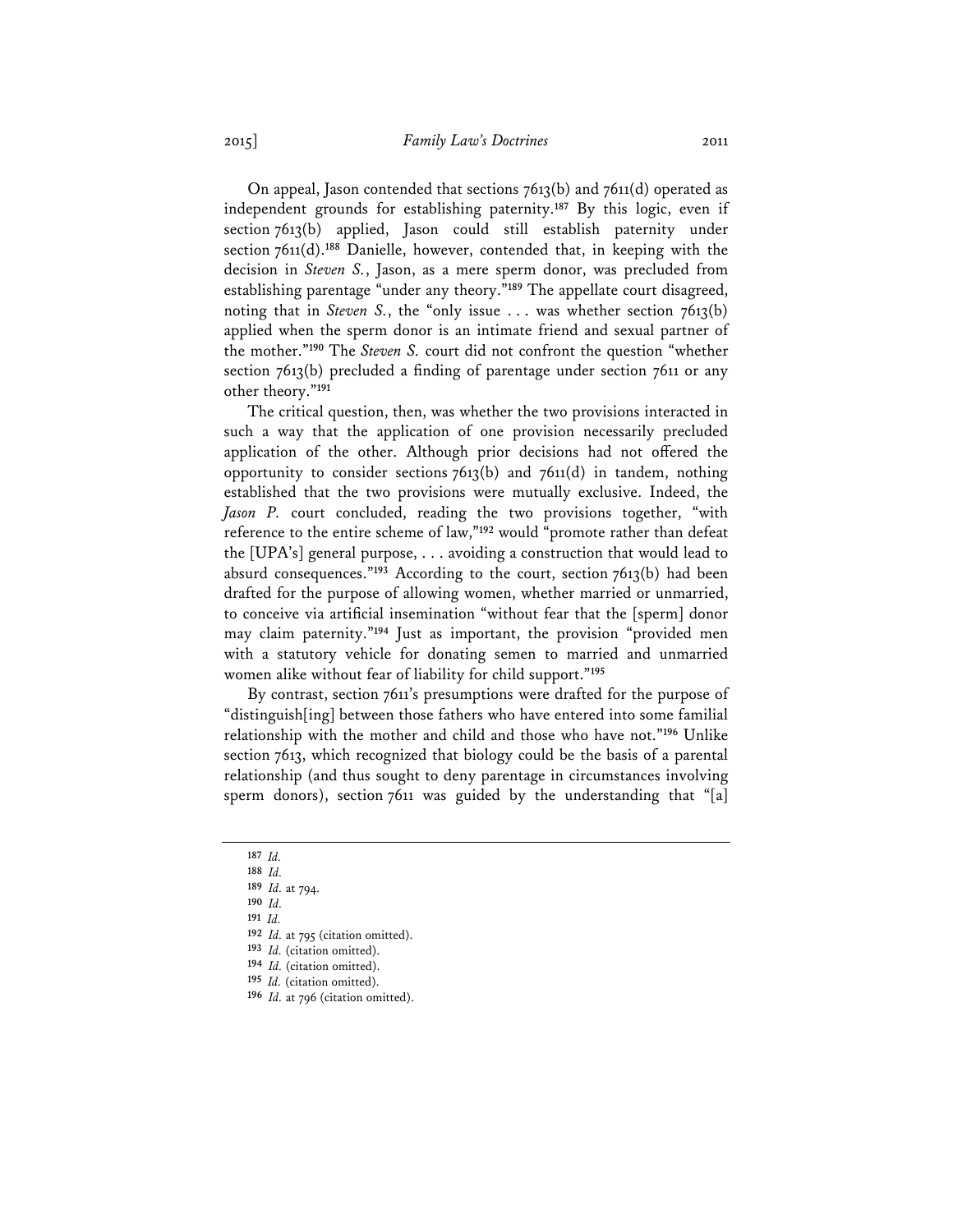biological connection to the child is not necessary for the presumption of paternity to arise."**<sup>197</sup>** In this regard, construing the statutes such that the application of section 7613(b) precluded the presumption of parenthood under section 7611(d) would "lead to unintended, and some might say absurd, consequences."**<sup>198</sup>** Under Danielle's interpretation of the two statutes, an ex-husband who had fathered a child via artificial insemination would not be obligated "to support the child because he was a sperm donor under section 7613(b) and could not be found to be the child's presumed father under section 7611, despite having been married to the mother at the time of the child's birth and having raised the child as his own."**<sup>199</sup>** Such an interpretation would invariably lead to circumstances where children would be left without any sources of support (or with very limited sources of support), severely undermining the state's interest in privatizing dependency. As the *Jason P.* court confidently asserted, "[t]he Legislature could not have intended this result."**<sup>200</sup>** In this way, as in *K.M.*, the *Jason P.* court prioritized the recognition of two-parent families and the privatization of support over the UPA's stated interest in facilitating single motherhood and other departures from the traditional model of marital parenthood.

#### III. FAMILY LAW'S DOCTRINES

In the 1970s, when the UPA was drafted and later adopted in California and other states, the model law's interest in removing distinctions between marital and nonmarital birth, and in going beyond marriage as a conduit to establishing parentage, was widely regarded as a progressive development.**<sup>201</sup>** But even as the UPA marked a significant moment of progressive change in family law and policy by reducing the importance of marriage to establishing family rights and responsibilities, it did so by prioritizing biological connections and conduct that comported with behavior associated with the marital family. In so doing, California's UPA—and the courts interpreting it—further reified, and indeed entrenched, certain aspects of marital family life.

I raise these points because they respond to the essential question that is at the core of this Symposium: what is the role and place of legal doctrine

**<sup>197</sup>** *Id.* **<sup>198</sup>** *Id.* at 796-97.

**<sup>199</sup>** *Id.* at 797.

**<sup>200</sup>** *Id.* **<sup>201</sup>** *See* Wald, *supra* note 18, at 141 (discussing the UPA's intention to "guarantee the equal rights of all children").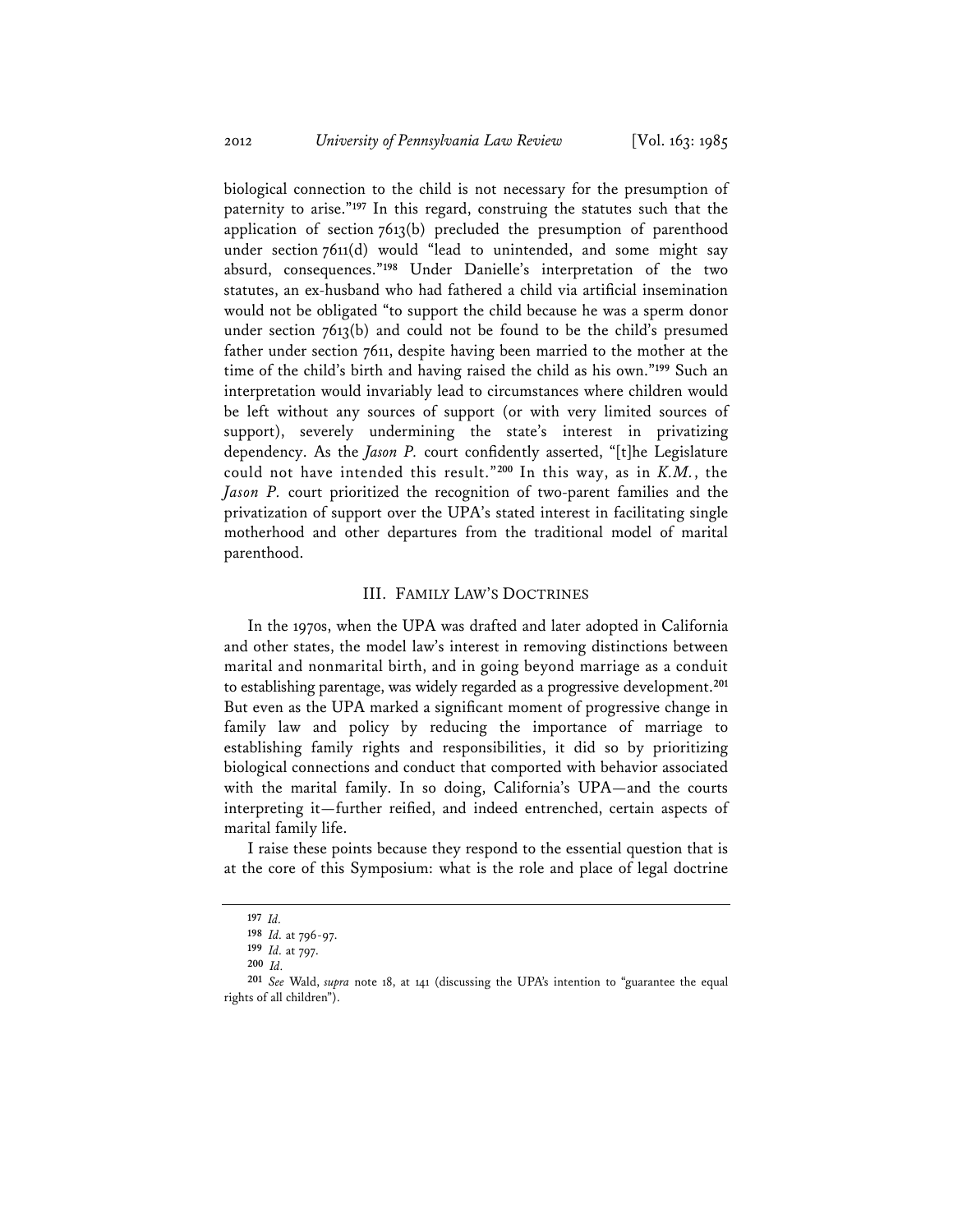today? In the family law context, as we have seen, doctrine abounds. But as California's experience with the UPA suggests, doctrine is often ill-equipped to deal with the varied realities of quotidian life. When the UPA was drafted, it responded to a quite limited vision of family life. As the UPA's drafters understood, families were being forged in and outside of marriage**<sup>202</sup>**—a development to which the extant family law, with its marital presumptions, remained stubbornly resistant. But even as the UPA tried to reboot family law for a new era, it immediately confronted the dramatic shifts in the terrain of family formation that ARTs and same-sex relationships posed.

As the case law makes clear, in the face of modernity, resort to doctrine alone yielded unsatisfying—indeed, absurd—results. Accordingly, California courts molded the doctrine to meet the exigencies of the circumstances with which they were confronted. In *Johnson* and *Buzzanca*, the logic of intentional parenthood emerged to respond to the difficulties presented by surrogacy and ARTs. In *Nicholas H.*, *K.M.*, and *Elisa B.*, doctrine was molded to accommodate circumstances scarcely contemplated at the time the UPA was drafted. In this regard, California's experience with the UPA makes clear that doctrine *does* matter, but that doctrine can be interpreted and realigned in ways that comport with evolving circumstances.

What is perhaps less obvious in these cases is the way in which "doctrine" operates on multiple levels in family law. All of the cases involve courts grappling with established doctrine in the form of judge-made case law and statutory provisions. But, as importantly, in all of the cases, the courts confront—and embrace—a set of doctrinal truths that informs and shapes the development of case law and the interpretation of statutes. Throughout the cases canvassed here, the California courts evince concern for three distinct but interrelated interests: (1) limiting parenthood to two persons, (2) establishing conjugal relationships as the essential context in which reproduction occurs, and (3) confirming the family's role in privatizing dependency. I will say a bit about each of these in turn.

Almost from the start, the development of ARTs raised the prospect of parenthood divided among more than the traditional husband–wife dyad. The anxiety surrounding multiple parenthood is most evident in *Johnson*, where two women vied to be recognized as the child's mother.**<sup>203</sup>** In *Johnson*, the court dismissed out of hand the prospect of recognizing two women as

**<sup>202</sup>** *See* Polikoff, *supra* note 28, at 211-12 (discussing the UPA's focus on removing the distinction between marital and nonmarital children).

**<sup>203</sup>** *See supra* notes 52-76 and accompanying text.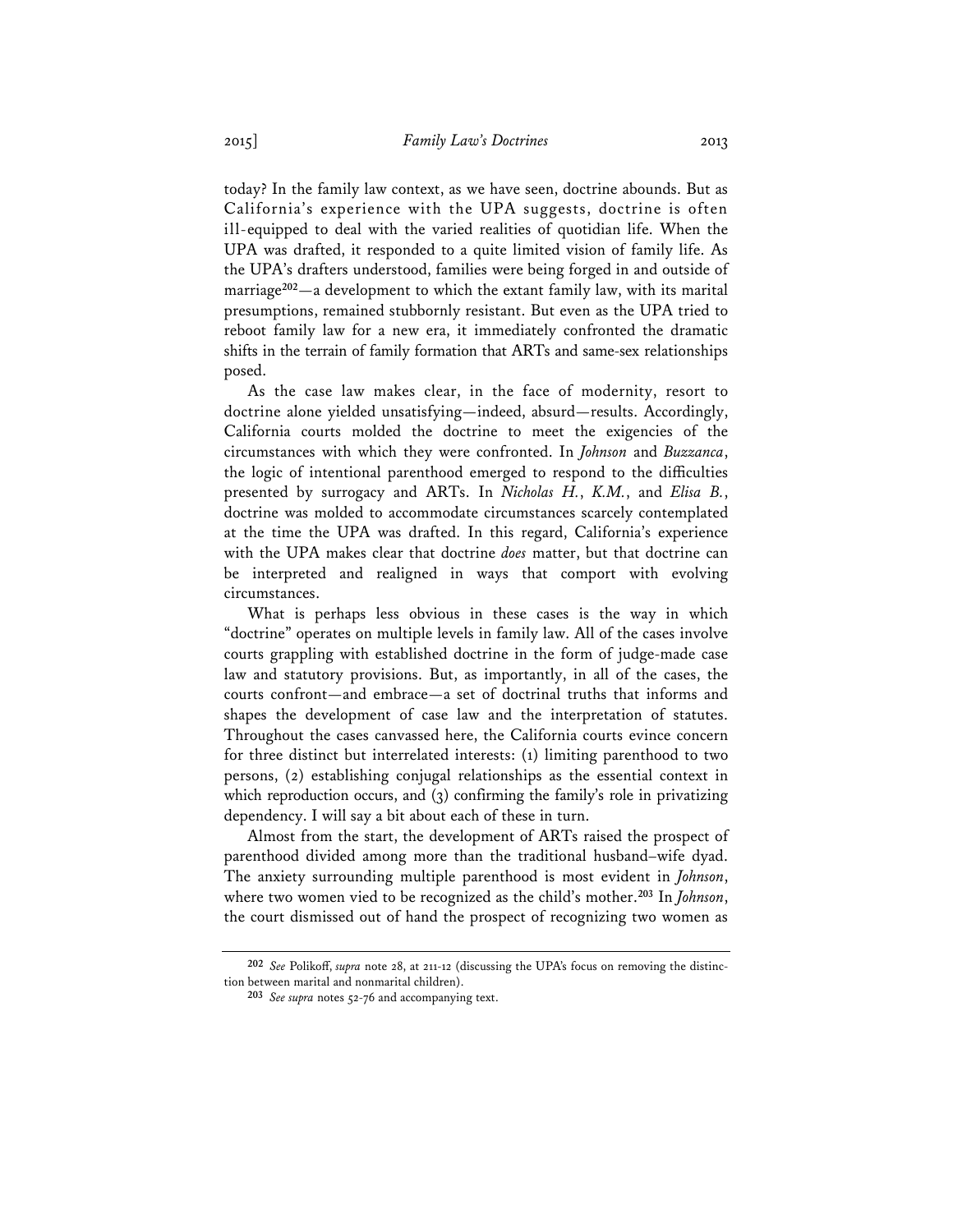the child's mother.**<sup>204</sup>** Crediting the claims of one woman would invariably diminish the rights of the other.**<sup>205</sup>** The California Supreme Court later revisited this logic in *K.M.* This time, the court abandoned its resistance to the prospect of a child with two mothers, noting that parenthood could be divided between two persons, and that both of these persons could be of the same gender.**<sup>206</sup>**

The *K.M.* court's retreat from *Johnson* has largely been received as a progressive development.**<sup>207</sup>** And in many respects, the court's recognition that a child can have two legal parents of the same sex *is* progress. What this progress narrative masks, however, is the court's underlying conservatism about family structure. Although the *K.M.* court happily recognized two women as legal mothers, it avoided the prospect of single motherhood and never admitted the possibility of multiple parenthood. Indeed, even as it expanded upon the traditional familial model to include two parents of the same sex, the court's notion of parenthood was deeply rooted in the conventional two-parent dyad and the traditional heterosexual organization of the family.

In this regard, the cases also evince an understanding that conjugal relationships, whether in marriage or outside of it, are the paradigmatic context in which reproduction occurs—and *should* occur. Recall that in *Buzzanca*, *K.M.*, *Elisa B.*, and *Jason P.*, the fact that a child was conceived in the context of an intact relationship informed the court's determination that the parties intended to raise the child jointly as co-parents.**<sup>208</sup>** This development recalls the marital presumption that pervaded the law of parentage that preceded the UPA. At that time, the fact that a child was born to a woman

**<sup>204</sup>** *See* Johnson v. Calvert, 851 P.2d 776, 781 (Cal. 1993) (en banc) (noting that "for any child California law recognizes only one natural mother, despite advances in reproductive technology rendering a different outcome biologically possible").

**<sup>205</sup>** *See id.* at 786 ("Any parental rights Anna might successfully assert could come only at Crispina's expense.").

**<sup>206</sup>** *See* K.M. v. E.G., 117 P.3d 673, 681 (Cal. 2005) (distinguishing *Johnson*'s facts from its holding).

**<sup>207</sup>** *See, e.g.*, Wald, *supra* note 18, at 153 ("Specifically, in [*K.M.*] the court held that when a couple deliberately brings a child into the world through the use of assisted reproduction, both partners are the parents, regardless of their gender or marital status.").

**<sup>208</sup>** *See, e.g.*, *K.M.*, 117 P.3d at 675 (describing the relationship between the parents as a cohabitating partnership); Jason P. v. Danielle S., 171 Cal. Rptr. 3d 789, 791 (Ct. App. 2014) (noting that Jason and Danielle "cohabitated for many years, but they never married"); Buzzanca v. Buzzanca (*In re* Marriage of Buzzanca), 72 Cal. Rptr. 2d 280, 286 (Ct. App. 1998) ("If a husband who consents to artificial insemination . . . is 'treated in law' as the father of the child by virtue of his consent, there is no reason the result should be any different in the case of a married couple who consent to in vitro fertilization by unknown donors and subsequent implantation into a woman who is, as a surrogate, willing to carry the embryo to term for them.").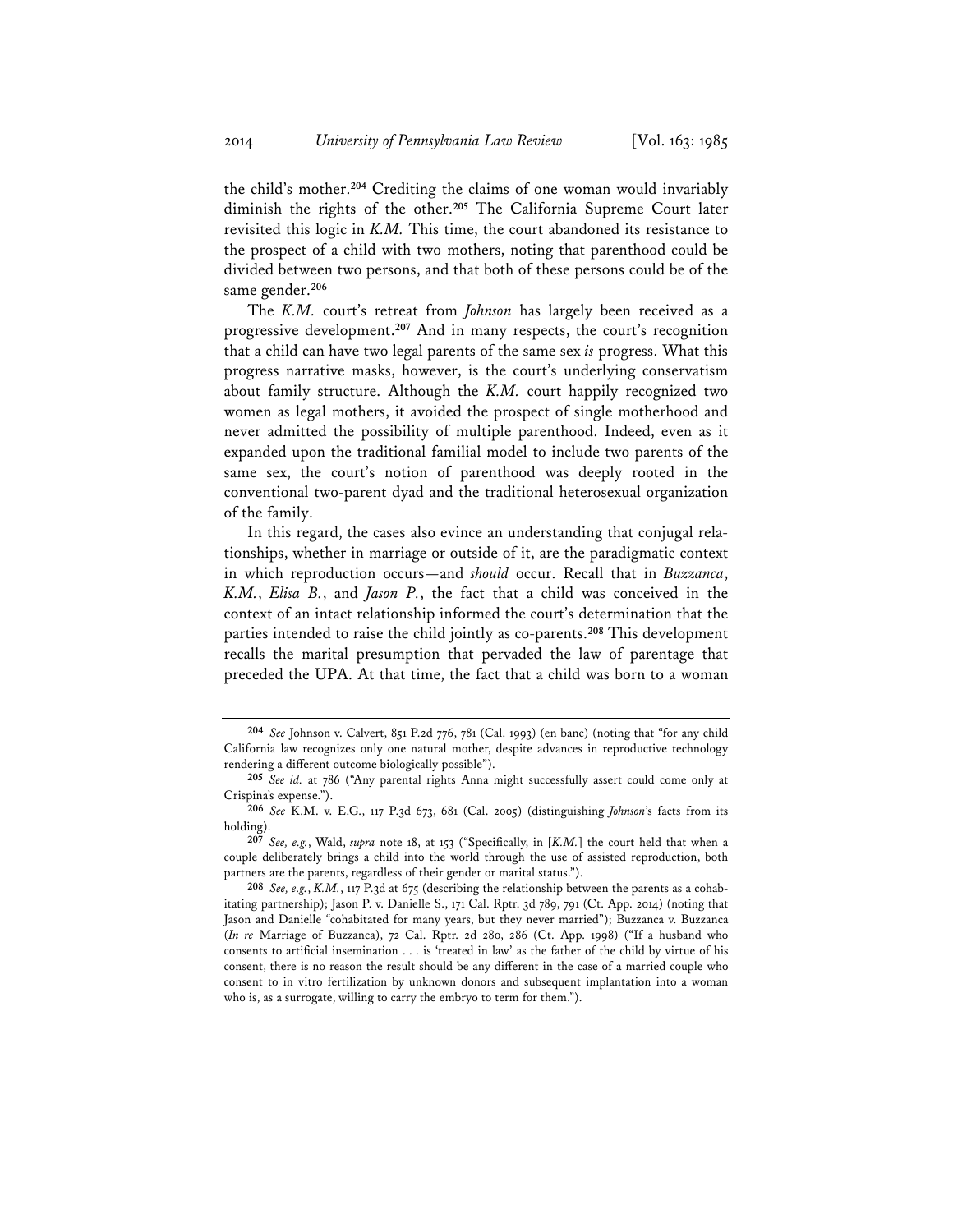in an intact marriage was sufficient to raise the presumption that the woman's husband was the child's father.**<sup>209</sup>** The UPA, however, sought to expand the view of legal parentage beyond marriage to include those families formed through nonmarital relationships. Despite these aspirations, intuitions about marriage and marital family norms continued to influence and inform the courts' view of nonmarital parenthood. As the case law suggests, the parties did not need to be married for the court to assume that reproduction was undertaken with the understanding that both parties would raise the child together. Instead, the mere fact that a conjugal relationship existed at the time the child was conceived was sufficient for the court to infer an intent to co-parent and confirm parental rights.

Critically, the interest in limiting parenthood to two persons and recognizing conjugal relationships as the appropriate context for reproduction both relate to another "truth" that is threaded throughout all of the cases. Concern for the financial provision of children shadows the cases and the courts' dispositions of the issues. The emphasis on financial support as a crucial obligation and responsibility of parenthood is perhaps unsurprising. These concerns were present during the drafting of the UPA, when the interest in establishing parentage among unmarried couples was explicitly linked to identifying fathers for the purpose of imposing child support obligations.**<sup>210</sup>** Put simply, the family has long been the principal means by which we privatize the dependency of children (and other vulnerable subjects), relieving the state of the obligation to do so.

This essential truth of family life is laid bare in the resolution of cases like *Buzzanca*, *Nicholas H.*, and *Elisa B.*, where the courts were concerned about the prospect of interpreting legal doctrine in a manner that produced such "absurd[ities]"**<sup>211</sup>** as children who were legal orphans or otherwise dependent on the state for their care and provision.**<sup>212</sup>**

The impulse toward the privatization of dependency is perhaps less obvious in cases like *Johnson* and *Jason P.*, where there was no immediate

**<sup>209</sup>** *See* Wald, *supra* note 18, at 140 (discussing common law marital presumptions, which aimed "to restrict childbearing to the confines of marriage").

**<sup>210</sup>** *See id.* at 141 (noting that securing child support payments was a major policy goal of the UPA).

**<sup>211</sup>** *Jason P.*, 171 Cal. Rptr. 3d at 795 (citation omitted).

**<sup>212</sup>** *See* Elisa B. v. Superior Court, 117 P.3d 660, 664 (Cal. 2005) (noting that the financial responsibility for the children rested with Elisa and was "not the responsibility of the taxpayer"); Alameda Cnty. Soc. Servs. Agency v. Kimberly H. (*In re* Nicholas H.), 46 P.3d 932, 934 (Cal. 2002) (noting that if paternity were not established for the nonbiological father, the "harsh result" would render the child "fatherless and homeless"); *Buzzanca*, 72 Cal. Rptr. 2d at 284 (noting the "lack of appeal for any result which makes [the child] a legal orphan").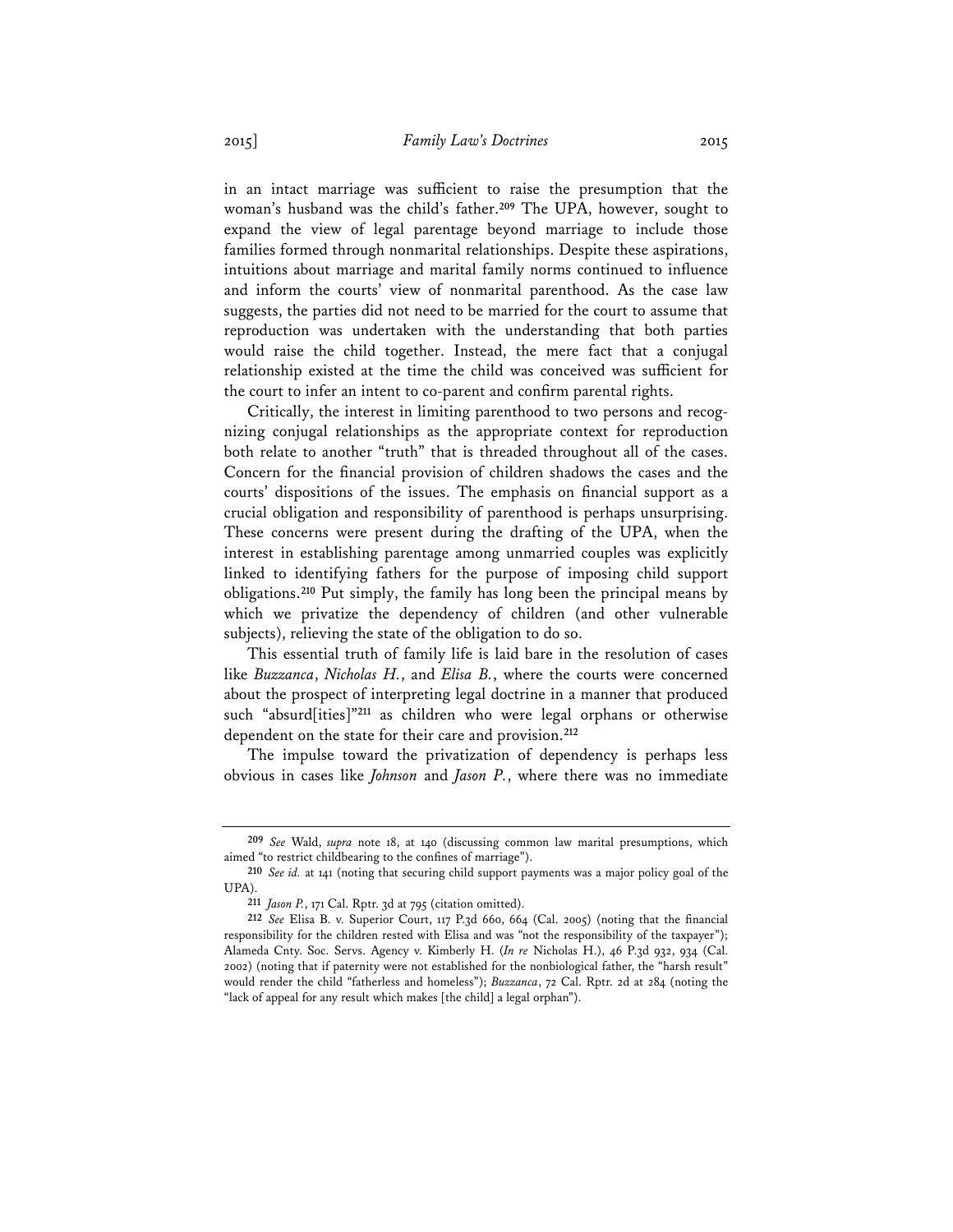concern that the child would be rendered a ward of the state.**<sup>213</sup>** Nevertheless, it would be a mistake to assume that concerns about the economic welfare of children do not pervade the decisions in these cases. Recall the *Johnson* court's concern that recognizing Anna Johnson as a mother would invariably intrude upon the rights of Crispina Calvert and her husband.**<sup>214</sup>** We might speculate that the court was not only concerned about the conflict of rights and its effect on the parties' abilities to raise the child; it likely was also concerned that the Calverts would find the imposition of a third rights-holder untenable in the long run, perhaps prompting them to eventually surrender their rights to Johnson, who would be left as the sole source of support for the child. With these concerns in mind, one might attribute the court's hostility to the prospect of three parents to a preference for the perceived economic stability of the marital family and a desire to protect this source of support from destabilizing forces.

And this preference for the traditional family unit as a means of providing support for children may well explain the California Supreme Court's retreat from *Johnson* in *K.M.* and *Elisa B.* In both cases, the court easily surmounted *Johnson*'s concern for vesting legal motherhood in two women by analogizing the litigants and their relationships to the heterosexual family unit.**<sup>215</sup>** Parenthood was limited to two people, but both parents could be mothers. We might attribute the court's about-face to a simple acknowledgement of modernity and the changing dynamics of the family. But crucially, the court's decisions were about more than the increasing visibility of same-sex co-parents. The court was also likely swayed by the prospect of ensuring two sources of support for the child—of replicating the structure of the marital family, even if that structure was no longer rooted in heterosexual marriage and reproduction.**<sup>216</sup>**

**<sup>213</sup>** Notably, neither case was a dependency proceeding. In all circumstances, there were adults willing to care for the child. Johnson v. Calvert, 851 P.2d 776, 778 (Cal. 1993) (en banc); *Jason P*., 171 Cal. Rptr. 3d at 791.

**<sup>214</sup>** *See supra* note 205 and accompanying text.

**<sup>215</sup>** *See* K.M. v. E.G., 117 P.3d 673, 675 (Cal. 2005) (noting that the mothers were in a domestic partnership); *Elisa B.*, 117 P.3d at 669 (describing the relationship's traditional familial structure).

**<sup>216</sup>** Given the interest in privatizing support for children within the family, why were the California courts so disdainful of the prospect of multiple parenthood? After all, if two parents were important as sources of economic provision, three or more parents would further amortize the costs of dependency. One might argue that multiple parenthood posed risks associated with diffuse ownership rights—the classic tragedy of the commons. If a number of people were vested with the rights of parenthood, we might worry about whether all of them were performing their parental obligations at full capacity all of the time. We might also worry that an increase in the number of legal parents will lead to increased conflicts over child-rearing decisions, perhaps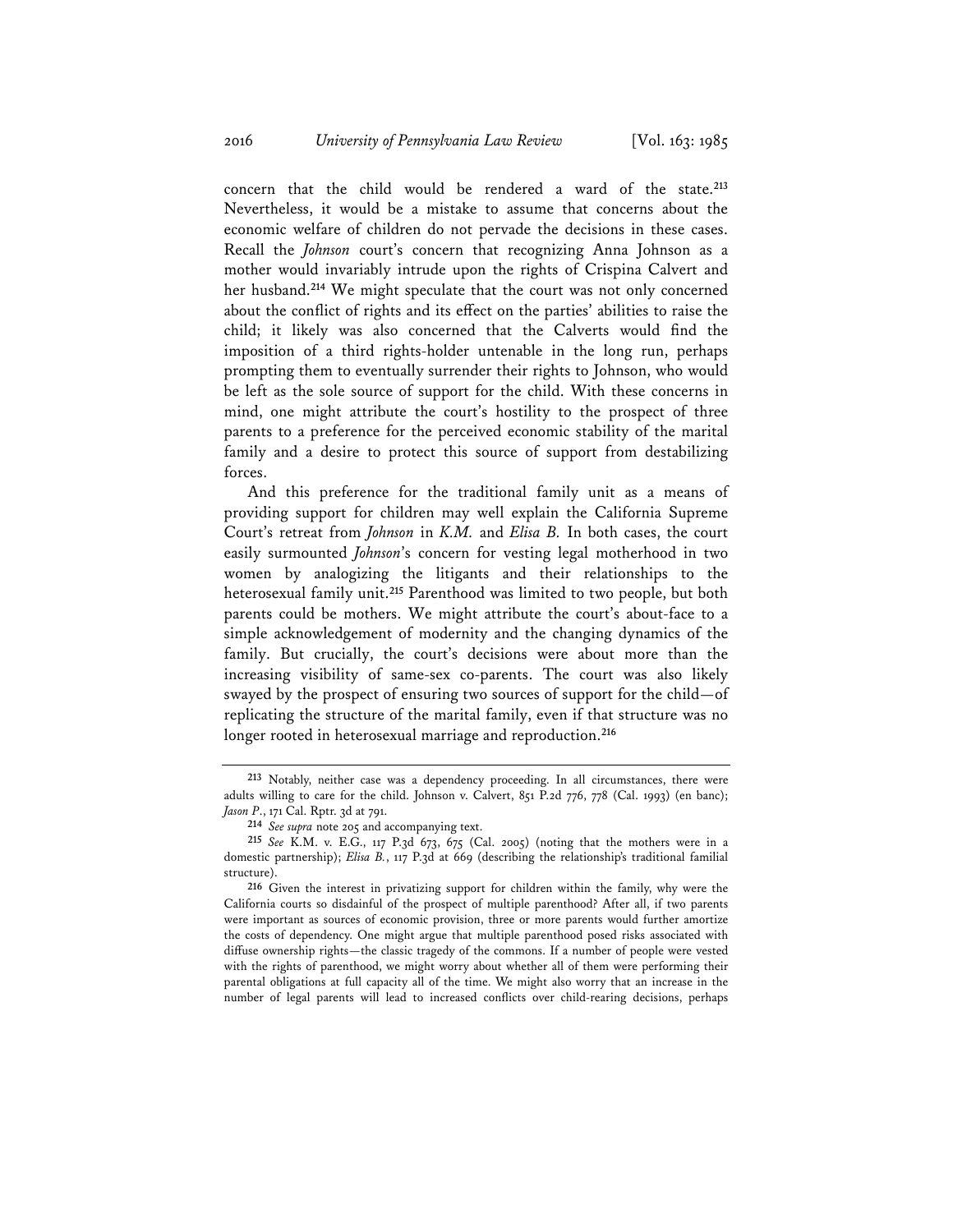But *why* was it so important for the court to assure two sources of support for children? The circumstances of *Elisa B.* suggest one pressing reason for affirming the two-parent dyad and the structure of the traditional family. Recall that in *Elisa B.*, Emily, Elisa's former partner, left the workforce to raise the couple's children.**<sup>217</sup>** When the relationship ended, Emily and the children were utterly dependent on Elisa for material support.**<sup>218</sup>** When Elisa withdrew her support, Emily and her children became public charges, dependent on the state.**<sup>219</sup>** These kinds of dire circumstances made the value of two parents obvious, at least to the court. Two parents, "rather than one," could serve "as a source of both emotional and financial support"—especially in circumstances, like *Elisa B.*'s, "when the obligation to support the child would otherwise fall to the public."**<sup>220</sup>** In this regard, *Elisa B.* is not simply about reifying the two-parent dyad. It is about reifying the two-parent dyad as a means of ensuring that the family will continue, even in the event of relationship dissolution, to be a means for privatizing dependency.

#### **CONCLUSION**

All of these observations gesture toward an important insight: doctrine may take many forms in law. We might assume that "doctrine" is limited to case law, statutes, and regulations, but these cases suggest that, at least in the context of family law, there are other "doctrines" that form the backdrop against which law is interpreted, created, and received. Even as family law doctrine has attempted to respond to the changing nature of family life, certain truths remain fixed as bedrock principles that subtly and not so subtly—inform the work of judges and legislatures. In these cases, the prioritization of the two-parent dyad and conjugal relationships as the site for reproduction is undergirded by an interest in preserving the family (however constituted) as the means by which society provides and cares for its most vulnerable. With this in mind, the question whether doctrine survives as a force in legal decisionmaking is easy to answer. Obviously, doctrine matters. The harder question, of course, is which

leading to instability in the family unit. Elizabeth Marquardt, a vocal critic of multiple parenthood, has voiced similar concerns. *See* Elizabeth Marquardt, Op-Ed., *When 3 Really Is A Crowd*, N.Y. TIMES, July 16, 2007, at A13 ("Conflicts will undoubtedly arise when three parents confront the sticky, conflict-ridden reality of child-raising, often leading to a nasty, three-way custody battle.").

**<sup>217</sup>** *See supra* note 156 and accompanying text.

**<sup>218</sup>** *See supra* note 158 and accompanying text.

**<sup>219</sup>** *See supra* note 159 and accompanying text.

**<sup>220</sup>** *Elisa B.*, 117 P.3d at 669.